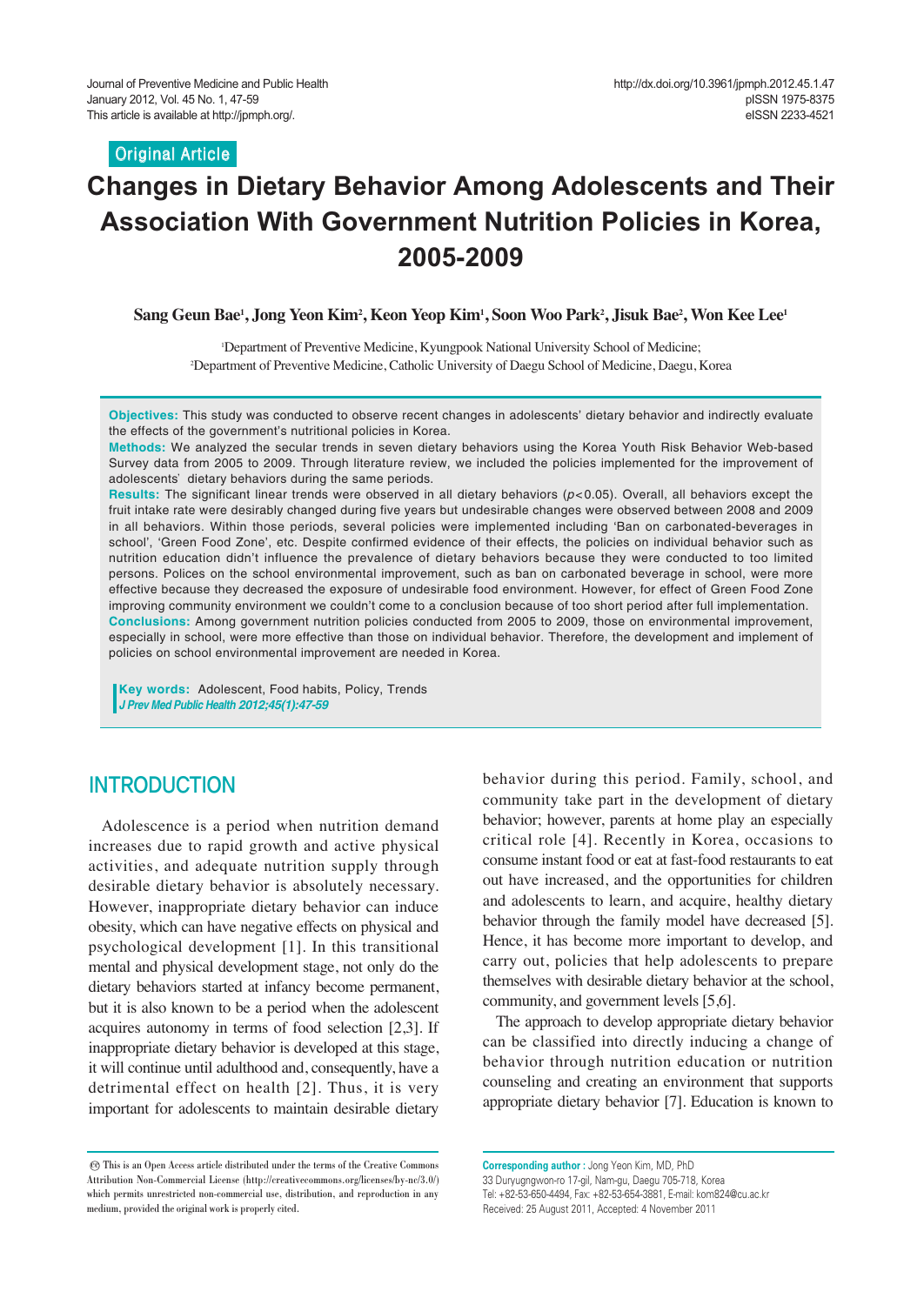be the most effective way to improve one's dietary life [6,8], but it has some limitations in terms of costeffectiveness [4,9]. On the other hand, there are reports that desirable changes in dietary behavior are expedited and maintained longer in a health-friendly environment, thus emphasizing the importance of a community-based approach to create a supportive environment [4,9]. Among various types of communities, improving the food environment in schools is suggested to be an especially effective approach at the community level, which not only enhances dietary behavior development but also decreases the risk of obesity [4,10].

The school is the place where adolescents spend the largest amount of time in a day, and where they eat at least one meal. Therefore, interventions to improve the food environment in school, such as limiting access to competitive foods can be easily coordinated and managed and have a broad impact on a student's food choice [10]. According to foreign studies, students who attended schools with no compliance to nutritional standards for lunch programs and with easy access to competitive foods were more prone to inappropriate dietary behavior, compared to students who attended other schools [11,12].

For this reason, the US Department of Agriculture set standards for nutrient contents of school meals [13], and the US Institute of Medicine strongly recommended that schools restrict the sale of competitive foods [14]. Aside from that, in order to improve the environment outside the school, various policies and strategies, such as restrictions of food advertisement, marking of ingredients of manufactured food, and a fat tax, have been implemented in some countries [4,5,8], and evidence concerning the effects of those policies has consistently been accumulated [7,8,10].

In the case of Korea, one of the main tasks of the Korean Health Plan 2010 (emanating from a white paper published in 2002 by the Ministry of Health and Welfare [MOHW] about health promotion in Korea) was the improvement and enhancement of student nutrition. Following these efforts, many policies have been implemented, such as the enhancement of nutrition in school meals, nutrition education, and the establishment of standards for the sale of food inside the school [15]. However, research on how these strategies and policies affect the dietary behavior of Korean adolescents was limited to nutrition education [16,17].

In general, it is known that randomized trials are the most valid method to assess a policy's effects. However, if the target population of public health policies is either a community or an entire country, randomized trials can

logically be difficult to implement, not only because impact evaluations are costly and labor-intensive but also because of political conflicts between regions that stand to enjoy the benefits of the policies and regions that do not [18]. In this case, a method called interrupted time-series study (ITS), which compares data before and after particular interventions, using collected data from regular time intervals without any control groups, can be an adequate alternative to indirectly assess the effect of interventions [19]. Although rare, there have been some researches outside Korea to evaluate a policy's effect using ITS [20-22]. Some adolescent nutrition policies are promoted with all the adolescents as targets, and even with those adolescents who induce disputes, it is difficult to get data that can distinguish between them. However, it is able to assess the particular policy's effect indirectly by comparing adolescents' dietary behavior before and after implementation.

This study was conducted to observe recent changes in adolescents' dietary behavior and indirectly evaluate the effects of the government's nutritional policies on them using ITS methods in Korea.

# **METHODS**

### **I. Subjects**

This research, in order to observe secular trends of the primary dietary behavior of adolescents, used the Korea Youth Risk Behavior Web-based Survey (KYRBWS) original data of 2005-2009, and, through a literature review, selected related policies. Policies were included whose purposes were to improve adolescents' dietary behavior and were performed after 2005 by MOHW or the Ministry of Education, Science and Technology (MEST), or their affiliated organizations. Policies that stopped at the planning stage, or were performed after September 2009, (in 2009, 5th KYRBWS was started) were excluded from the analysis. Since 2005, KYRBWS has been performed every year by the Korean Center for Disease Control with the purpose of calculating representative and confidential public health index information related to the present condition of health behaviors of Korea's adolescents, as well as providing statistical data that can aid in the planning and assessment of adolescents' health promotion policies. In 2005 (the beginning year of investigation), the number of targeted subjects was 65 000 students from the 1st grade of middle school up to the 2nd grade of high school. In 2006, the number of students who participated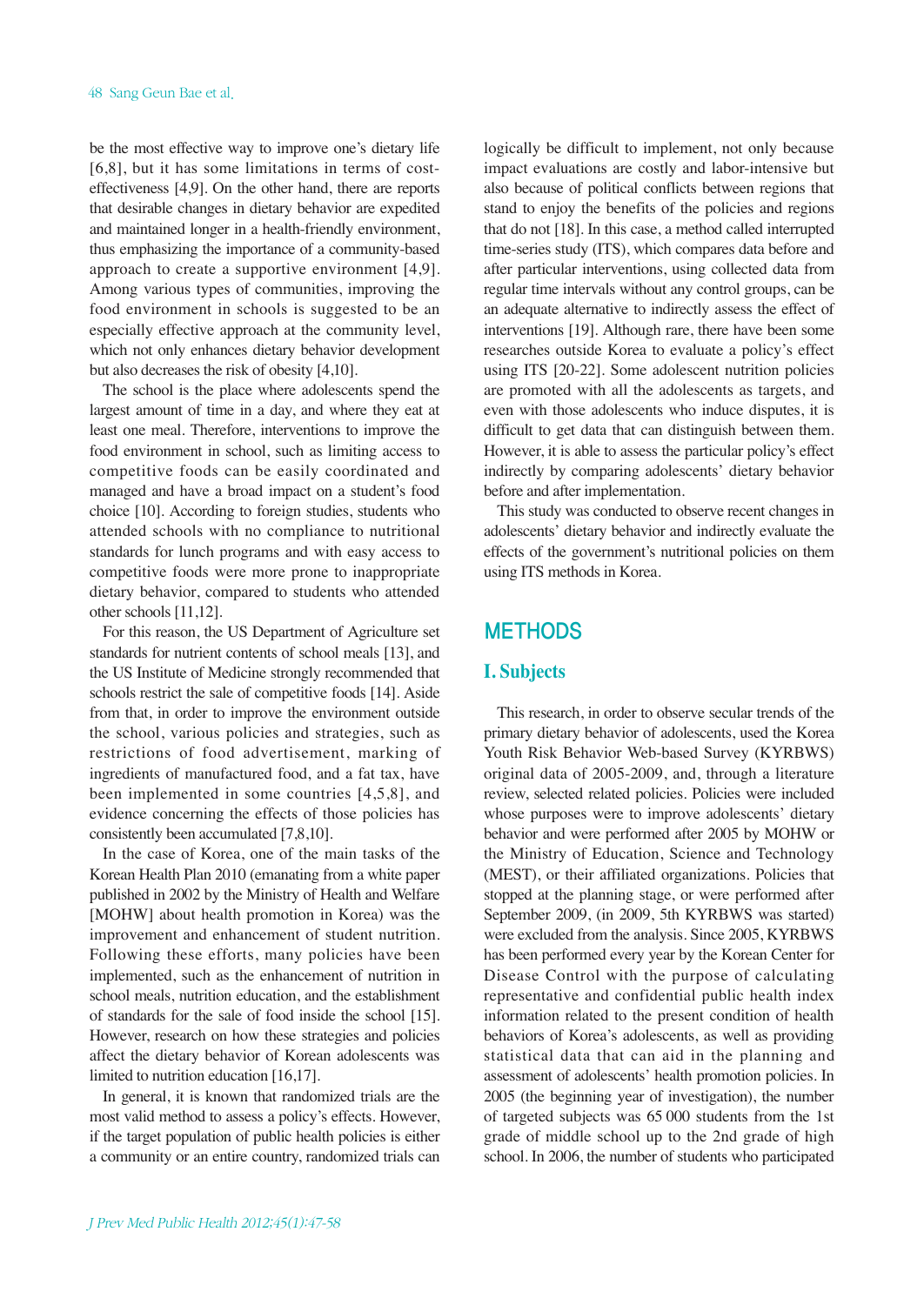

**Figure 1.** Government nutrition policies affecting adolescents' dietary behaviors.

was about 80000 students every year from the 1st grade of middle school up to the 3rd grade of high school, and the participation rate ranged from 89.7% to 97.6%, depending on the year [23].

#### **II. Variables**

In order to observe the progress of the adolescents' dietary behavior, seven indices of dietary behavior in KYRBWS were analyzed. Among them, fruit, vegetable, and milk consumption were included in the "desirable eating behavior" category, and carbonated-beverage, fastfood, instant noodle, and confectionary consumption were included in the "undesirable eating behavior" category. Dietary behaviors, according to the index definition of KYRBWS, included fruit consumption more than once a day, vegetable consumption more than three times a day and milk consumption more than twice a day. The rest four indices, defined as the percentage of people who ingested applied food at least once a week [23].

#### **III. Analysis**

Frequencies and a 95% confidence interval of dietary behavior for each of 5 years, from 2005 to 2009, were suggested. To identify the amount of change, the difference between the 2005 and 2009 results and the difference between the maximum value and minimum value (fluctuation range) over the 5-year period were also suggested. The statistical significance between the two successive years was compared using a 95% confidence interval [24]. Logistic regression analyses for secular trend during the entire period were conducted, using each year as an explanatory variable and each dietary behavior index as a dependent variable. When performing the calculations, the primary function (linear trend) was preferentially assessed, and in case the fluctuation range was high in some indices but total amount of change over the 5 year period was small, the tendency of secondary function (quadratic trend) was analyzed to supplement the difficulty with primary function only. An appropriate yearly coefficient  $(-2, -1,$ 0, 1, 2) was used for the tendency of secondary function [25], and by incorporating school grade, gender, and residing region into the model as covariates, from the trend test related to the primary and secondary function, those effects were adjusted. In addition, in order to verify if there exists any difference in secular trends according to gender, region, type of school, and socioeconomic level, secular trends were respectively observed in each stratum after those variables had been stratified. Subjective economic status was used as a proxy index related to the socioeconomic level. The effects of particular policies were indirectly evaluated by comparing annual prevalence of dietary behavior before and after particular policies were carried out. All analysis was done through SAS version 9.2 (SAS Inc., Cary, NC, USA), and the statistical significance level was 0.05.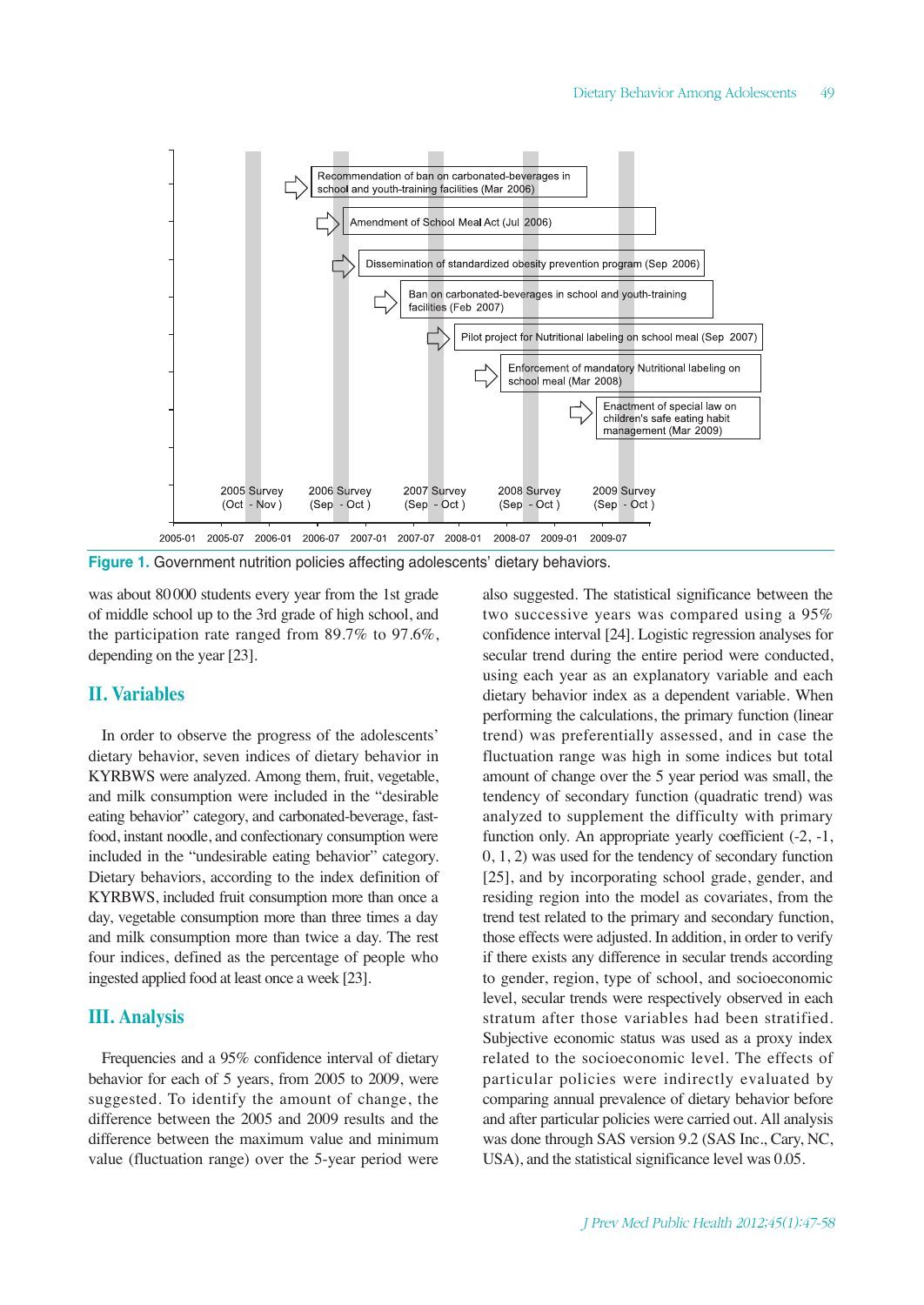| Table 1. Adolescents' fruits consumption rate changes from 2005 to 2009 |  |  |  |
|-------------------------------------------------------------------------|--|--|--|
|                                                                         |  |  |  |

|                                         |                     | Annual prevalence of diet behaviors (95% CI) |                                                                                                   |                                                                   |                                         |        | <b>Difference</b> | Linear<br>trends <sup>1</sup>               |                                             |                       | Secular<br>trends <sup>1</sup> |
|-----------------------------------------|---------------------|----------------------------------------------|---------------------------------------------------------------------------------------------------|-------------------------------------------------------------------|-----------------------------------------|--------|-------------------|---------------------------------------------|---------------------------------------------|-----------------------|--------------------------------|
|                                         | 2005                | 2006                                         | 2007                                                                                              | 2008                                                              | 2009                                    |        |                   | Diff1 <sup>2</sup> Diff2 <sup>3</sup> Crude | Adjust-<br>ed                               | Crude                 | Adjust-<br>ed                  |
| Total population<br>Gender <sup>4</sup> |                     |                                              | 32.6 (31.8 - 33.5) 32.3 (31.5 - 33.0) 30.1 (29.3 - 30.8)* 34.6 (33.9 - 35.3)* 24.7 (24.1 - 25.4)* |                                                                   |                                         | $-7.9$ | 9.9               | $-0.065$ <sup>+</sup>                       | $-0.051$ <sup>+</sup> $-0.047$ <sup>+</sup> |                       | $-0.056$ <sup>+</sup>          |
| Male                                    | $32.0(30.9 - 33.0)$ | $31.0(29.9 - 32.0)$                          | 29.3 (28.3 - 30.3)                                                                                | 33.2 (32.3 - 34.2)* 24.0 (23.3 - 24.8)*                           |                                         | -8.0   | 9.2               | $-0.067$ <sup>+</sup>                       | $-0.051$ †                                  | $-0.043$ <sup>+</sup> | $-0.052$ <sup>+</sup>          |
| Female                                  | $33.4(32.2 - 34.6)$ | 33.8 (32.6 - 34.9)                           | $31.0(29.9 - 32.1)^*$ 36.2 $(35.2 - 37.2)^*$ 25.5 $(24.6 - 26.5)^*$                               |                                                                   |                                         | $-7.9$ | 10.7              | $-0.064$ <sup>+</sup>                       | $-0.051$ <sup>+</sup>                       | $-0.052$ <sup>+</sup> | $-0.061$ <sup>+</sup>          |
| School type <sup>5</sup>                |                     |                                              |                                                                                                   |                                                                   |                                         |        |                   |                                             |                                             |                       |                                |
| Middle                                  | $36.9(35.9 - 38.0)$ | 37.4 (36.5 - 38.4)                           |                                                                                                   | 35.0 (34.0 - 36.0)* 39.9 (38.9 - 40.8)* 28.9 (27.9 - 29.9)*       |                                         | $-8.0$ | 11.0              | $-0.060$ <sup>+</sup>                       | $-0.060$ <sup>+</sup>                       | $-0.049$ <sup>+</sup> | $-0.050$ <sup>+</sup>          |
| General high                            | 27.8 (26.5 - 29.2)  | 28.7 (27.2 - 30.1)                           | 27.1 (25.9 - 28.3)                                                                                | $31.5(30.4 - 32.5)^*$ 22.3 (21.5 - 23.1) <sup>*</sup>             |                                         | $-5.5$ | 9.2               | $-0.050^{+}$                                | $-0.050^{+}$                                | $-0.062$ <sup>+</sup> | $-0.067$                       |
| Vocational high                         |                     |                                              | 18.5 (17.2 - 19.8) 20.1 (18.6 - 21.5) 17.6 (16.2 - 19.0) 21.9 (20.8 - 23.0)* 15.1 (14.0 - 16.3)*  |                                                                   |                                         | $-3.4$ | 6.8               | $-0.038$ <sup>+</sup>                       | $-0.029$ <sup>+</sup>                       | $-0.052$ <sup>+</sup> | $-0.058$                       |
| Region <sup>6</sup>                     |                     |                                              |                                                                                                   |                                                                   |                                         |        |                   |                                             |                                             |                       |                                |
| Large city                              | $34.3(33.4 - 35.3)$ | $33.1(32.1 - 34.1)$                          | $31.6(30.7 - 32.6)$                                                                               |                                                                   | 36.1 (35.3 - 36.9)* 25.6 (24.8 - 26.3)* | $-8.7$ | 10.5              | $-0.069$                                    | $-0.053$ <sup>+</sup>                       | $-0.050^{+}$          | $-0.058$                       |
| Small city                              | $31.7(30.1 - 33.4)$ | $32.6(31.3 - 34.0)$                          |                                                                                                   | 29.3 (27.9 - 30.6)* 33.5 (32.2 - 34.8)* 24.1 (23.0 - 25.3)*       |                                         | -7.6   | 9.4               | $-0.072$                                    | $-0.054$ <sup>+</sup>                       | $-0.049$ <sup>+</sup> | $-0.058$                       |
| Rural area                              |                     |                                              | 26.0 (24.2 - 27.8) 25.4 (23.7 - 27.1) 22.9 (21.6 - 24.2) 27.9 (26.3 - 29.5)* 20.6 (18.6 - 22.6)*  |                                                                   |                                         | $-5.4$ | 7.3               | $-0.045$ <sup>+</sup>                       | $-0.023$                                    | $-0.017$              | $-0.031$                       |
| Subjective economic status <sup>5</sup> |                     |                                              |                                                                                                   |                                                                   |                                         |        |                   |                                             |                                             |                       |                                |
| Upper                                   | 38.7 (37.7 - 39.7)  |                                              | $47.5(45.8 - 49.2)^*$ 48.4 (46.5 - 50.3)                                                          | $50.4(48.7 - 52.2)$                                               | $37.5(35.5 - 39.5)^{*}$                 | $-1.2$ | 12.9              | $-0.074$ <sup>+</sup>                       | $-0.051$ <sup>+</sup>                       | $-0.062$ <sup>+</sup> | $-0.070$ <sup>+</sup>          |
| Middle                                  | 24.4 (23.6 - 25.3)  |                                              | $31.7(31.0 - 32.5)^*$ 29.5 $(28.8 - 30.3)^*$ 34.3 $(33.7 - 35.0)^*$ 24.5 $(23.8 - 25.1)^*$        |                                                                   |                                         | 0.1    | 9.9               | $-0.060$ <sup>+</sup>                       | $-0.048$ <sup>+</sup>                       | $-0.048$ <sup>+</sup> | $-0.056$                       |
| Lower                                   |                     | 20.3 (18.5 - 22.1) 18.7 (17.2 - 20.1)        |                                                                                                   | $18.8(17.4 - 20.3)$ 22.1 $(20.7 - 23.5)^*$ 16.2 $(15.0 - 17.4)^*$ |                                         | $-4.1$ | 5.9               | $-0.033$ <sup>+</sup>                       | $-0.017$                                    | $-0.033$ <sup>+</sup> | $-0.045$                       |
|                                         |                     |                                              |                                                                                                   |                                                                   |                                         |        |                   |                                             |                                             |                       |                                |

Fruits consumption: percentage of students who ate fruits one or more times per day during the past 7 days before survey.

CI, confidence interval.

1 Coefficients of trend based on the trend test using a logistic regression model.

2 Prevalence difference between 2005 and 2009.

3 Prevalence difference between the highest and the lowest.

4 Adjusted by grade and region.

5 Adjusted by gender, grade, and region.

6 Adjusted by gender and grade.

\**p*<0.05 (compared to previous year),†*p*<0.05 by trend tests.

**Table 2.** Adolescents' vegetable consumption rate changes from 2005 to 2009

| trends <sup>1</sup>               |
|-----------------------------------|
| Adjust-<br>Crude<br>ed            |
| 0.001<br>0.003                    |
| < 0.001<br>$-0.002$               |
| 0.007<br>0.005                    |
|                                   |
| 0.008<br>0.008                    |
| $-0.012$<br>$-0.014$ <sup>+</sup> |
| 0.014<br>0.014                    |
|                                   |
| 0.008<br>0.006                    |
| $-0.002$<br>0.001                 |
| $-0.016$<br>$-0.019$              |
|                                   |
| $-0.009$<br>$-0.011$              |
| 0.004<br>0.002                    |
| $-0.008$<br>$-0.011$              |
|                                   |

Vegetable consumption: percentage of students who ate vegetable three or more times per day during the past 7 days before survey.

CI, confidence interval.

1 Coefficients of trend based on the trend test using a logistic regression model.

2 Prevalence difference between 2005 and 2009.

3 Prevalence difference between the highest and the lowest.

4 Adjusted by grade and region.

5 Adjusted by gender, grade, and region.

6 Adjusted by gender and grade.

\**p*<0.05 (compared to previous year), †*p*<0.05 by trend tests.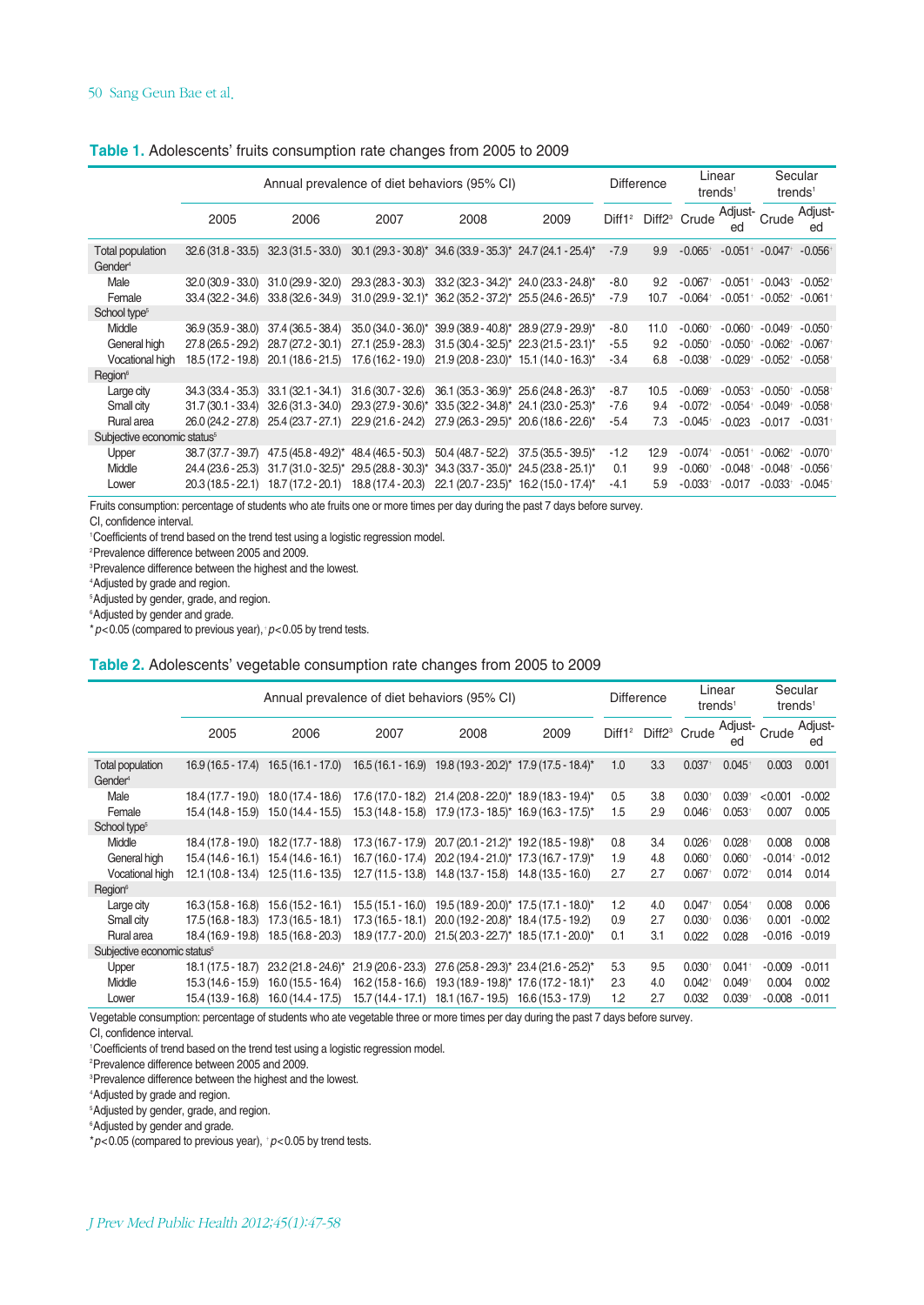| Table 3. Adolescents' milk consumption rate changes from 2005 to 2009 |  |  |  |
|-----------------------------------------------------------------------|--|--|--|
|                                                                       |  |  |  |

|                                                |                     | Annual prevalence of diet behaviors (95% CI)                  |                     |                       |                          | <b>Difference</b>  |      | Linear<br>trends <sup>1</sup>        |                      | trends <sup>1</sup>   | Secular       |
|------------------------------------------------|---------------------|---------------------------------------------------------------|---------------------|-----------------------|--------------------------|--------------------|------|--------------------------------------|----------------------|-----------------------|---------------|
|                                                | 2005                | 2006                                                          | 2007                | 2008                  | 2009                     | Diff1 <sup>2</sup> |      | Diff <sub>2</sub> <sup>3</sup> Crude | Adjust-<br>ed        | Crude                 | Adjust-<br>ed |
| <b>Total population</b><br>Gender <sup>4</sup> |                     | $13.4(12.9 - 14.0)$ $15.2(14.6 - 15.7)^*$ $14.8(14.3 - 15.3)$ |                     | $15.5(15.0 - 16.0)$   | $14.1 (13.5 - 14.6)^{*}$ | 0.7                | 2.1  | 0.010                                | $0.031 +$            | $-0.029$ <sup>+</sup> | $-0.040$      |
| Male                                           | 19.0 (18.2 - 19.7)  | $20.4(19.6 - 21.1)$                                           | $20.3(19.5 - 21.1)$ | $20.6(19.9 - 21.3)$   | $18.4(17.7 - 19.1)^{*}$  | $-0.6$             | 2.2  | $-0.008$                             | 0.010                | $-0.031$ <sup>+</sup> | $-0.040$      |
| Female                                         | $7.2(6.7 - 7.7)$    | $9.3(8.7-9.9)^{*}$                                            | $8.6(8.1 - 9.1)$    | $9.8(9.2 - 10.4)^{*}$ | $9.2(8.6 - 9.8)$         | 2.0                | 2.6  | $0.051$ <sup>+</sup>                 | $0.077$ <sup>+</sup> | $-0.026$ <sup>+</sup> | $-0.039$      |
| School type <sup>5</sup>                       |                     |                                                               |                     |                       |                          |                    |      |                                      |                      |                       |               |
| Middle                                         | 15.8 (15.1 - 16.5)  | $18.8(18.1 - 19.6)^{*}$                                       | 18.8 (18.0 - 19.5)  | 19.1 (18.4 - 19.8)    | $18.0(17.2 - 18.7)$      | 2.2                | 3.3  | $0.031 +$                            | 0.032                | $-0.038$ <sup>+</sup> | $-0.039$      |
| General high                                   | $9.9(9.0 - 10.8)$   | 11.4 (10.4 - 12.4)                                            | $10.5(9.7 - 11.2)$  | $11.6(10.8 - 12.4)$   | $10.4(9.5 - 11.2)$       | 0.5                | 1.7  | 0.005                                | 0.017                | $-0.022$ <sup>+</sup> | $-0.031$      |
| Vocational high                                | $7.7(6.5 - 8.8)$    | $9.5(8.3 - 10.6)$                                             | $10.0(9.0 - 11.0)$  | $11.8$ (10.7 - 13.0)  | $9.0(7.6 - 10.4)^{*}$    | 1.3                | 4.1  | $0.049$ <sup>+</sup>                 | $0.057$ <sup>+</sup> | $-0.060$ <sup>+</sup> | $-0.068$      |
| Region <sup>6</sup>                            |                     |                                                               |                     |                       |                          |                    |      |                                      |                      |                       |               |
| Large city                                     | 13.8 (13.1 - 14.5)  | $15.8(15.1 - 16.5)^{*}$                                       | 15.2 (14.5 - 15.9)  | $16.0(15.4 - 16.6)$   | $14.6(14.0 - 15.3)^{*}$  | 0.8                | 2.2  | 0.011                                | $0.034 +$            | $-0.029$ <sup>+</sup> | $-0.039$      |
| Small city                                     | 13.6 (12.6 - 14.5)  | $15.0(14.0 - 16.0)$                                           | $14.6(13.7 - 15.5)$ | $15.0(14.0 - 15.9)$   | $13.5(12.5 - 14.4)$      | $-0.1$             | 1.5  | $-0.005$                             | 0.017                | $-0.030$ <sup>+</sup> | $-0.040$      |
| Rural area                                     | 10.4 (8.9 - 12.0)   | $11.8(10.5 - 13.0)$                                           | $12.5(11.3 - 13.7)$ | 14.5 (12.8 - 16.2)    | $12.6(11.3 - 13.9)$      | 2.2                | 4.1  | $0.067$ <sup>+</sup>                 | $0.090^{+}$          | $-0.033$              | $-0.048$      |
| Subjective economic status <sup>5</sup>        |                     |                                                               |                     |                       |                          |                    |      |                                      |                      |                       |               |
| Upper                                          | $15.3(14.7 - 16.0)$ | 24.5 (22.8 - 26.2)*                                           | 25.6 (23.9 - 27.4)  | $25.1(23.7 - 26.6)$   | $22.9(21.4 - 24.4)$      | 7.6                | 10.3 | $0.041$ <sup>+</sup>                 | $0.060$ <sup>+</sup> | $-0.065$ <sup>+</sup> | $-0.074$      |
| Middle                                         | 10.9 (10.2 - 11.5)  | 14.5 (13.9 - 15.0)*                                           | 14.2 (13.7 - 14.7)  | 14.9 (14.4 - 15.5)    | $13.6(13.0 - 14.1)^{*}$  | 2.7                | 3.3  | 0.009                                | $0.028 +$            | $-0.027$              | $-0.036$      |
| Lower                                          | $9.8(8.6 - 11.0)$   | $11.8(10.5 - 13.2)$                                           | $12.1(10.8 - 13.4)$ | $13.3(12.2 - 14.4)$   | $12.3(10.9 - 13.7)$      | 2.5                | 3.5  | $0.059$ <sup>+</sup>                 | $0.077$ <sup>+</sup> | $-0.031$              | $-0.045$      |
|                                                |                     |                                                               |                     |                       |                          |                    |      |                                      |                      |                       |               |

Milk consumption: percentage of students who drank milk two or more times per day during the past 7 days before survey.

CI, confidence interval.

1 Coefficients of trend based on the trend test using a logistic regression model.

2 Prevalence difference between 2005 and 2009.

3 Prevalence difference between the highest and the lowest.

4 Adjusted by grade and region.

5 Adjusted by gender, grade, and region.

6 Adjusted by gender and grade.

\**p*<0.05 (compared to previous year),†*p*<0.05 by trend tests.

### RESULTS

Figure 1 demonstrates policies that are performed to improve adolescents' eating behavior between 2005 and 2009. In March 2006, MEST recommended a ban on the sale of carbonated-beverages in school and youthtraining facilities; their sales have been banned since February 2007 [26]. In July 2006, the School Meal Act was amended, so nutrition teachers were hired and distributed to schools, and nutrition education and nutrition counseling were implemented. From September 2006, the Prevention of Obesity Program was disseminated, and its implementation became mandatory after February 2007 [15]. After March 2008, nutritional labeling on school meals was implemented, and, after March 2009, based on the enactment of a special law on children's safe eating-habit management, Children's Green Food Zones were designated and operated, and quality certification on children's favorite foods and designation of children's health-friendly companies were carried out [15].

Over 5 years, the fruit consumption rate decreased 7.9% from 32.6% to 24.7%, and it changed within a 9.9% range (Table 1). Both before and after adjustment according to gender, school grade, and region, a significant linear decreasing trend was observed, and for the secondary function, a significant  $(p<0.05)$  convexshape tendency was observed. For each characteristic, such as gender, type of school, and region, the same tendencies were observed for each stratum. For subjective economic status, a stratum in which the subjective economic status was high or middle showed a significant linear-decrease tendency both before and after adjustments; however, in a stratum with a low status, this trend disappeared after adjustment. Looking at each year, in general, between 2006 and 2007, and between 2008 and 2009, significant decreases were observed, and between 2007 and 2008, a significant increase was observed  $(p<0.05)$ .

The vegetable consumption rate slightly rose 1.0% from 16.9% to 17.9% over 5 years, and the change happened within a 3.3% range (Table 2). Before and after the adjustment of gender, grade, and region, all showed a significant linear-increase tendency, but no quadratic trends were observed. Looking at each year, there was a significant increase between 2007 and 2008, and a significant decrease between 2008 and 2009 (*p*<0.05). For each characteristic, including gender, type of school, and subjective economic status, the same tendencies were observed for each stratum; however, for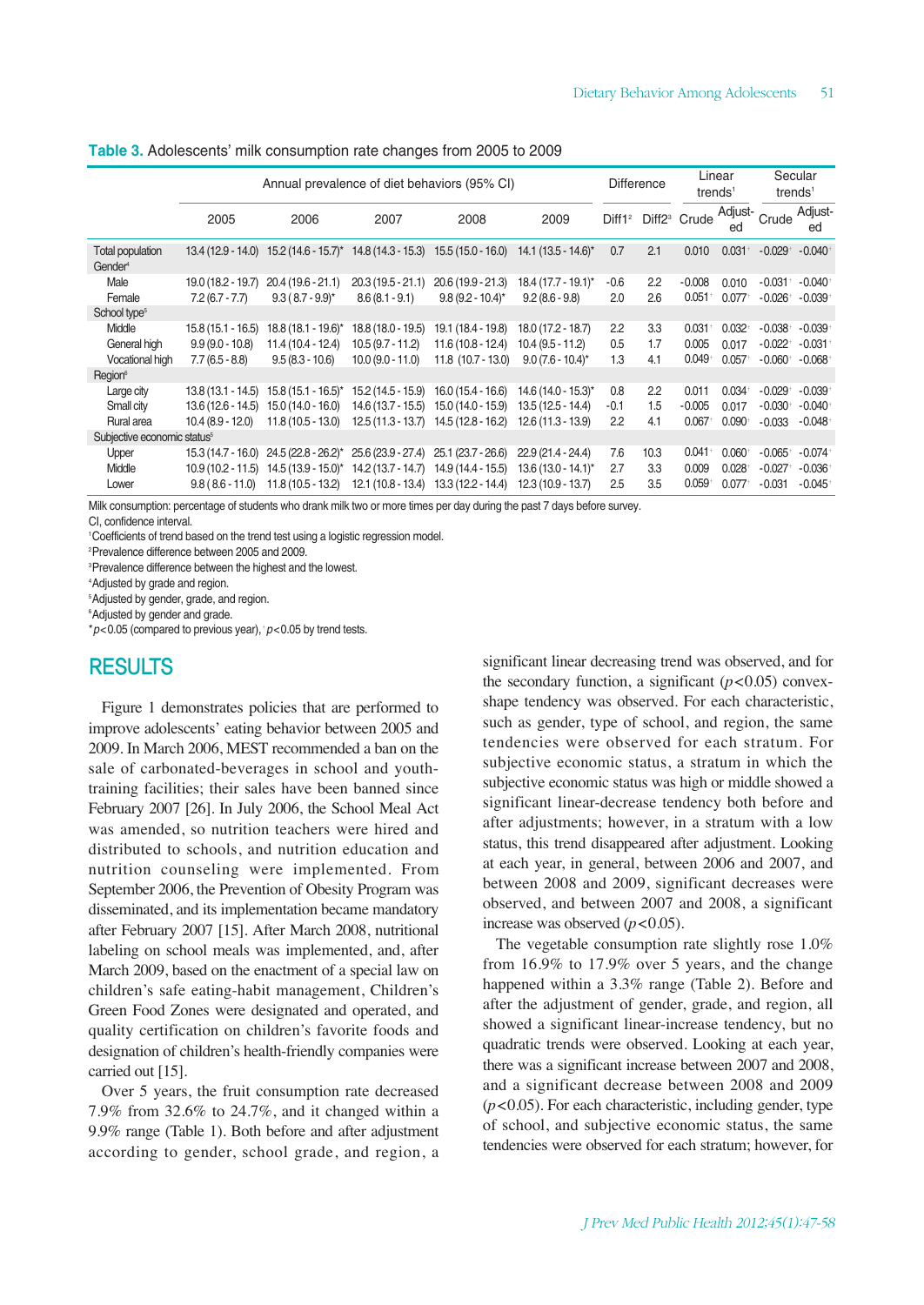| Adjust- Crude <sup>'</sup><br>Diff1 <sup>2</sup> Diff2 <sup>3</sup> Crude<br>2009<br>2005<br>2006<br>2007<br>2008<br>ed                                                                                                                 | Adjust-<br>ed         |
|-----------------------------------------------------------------------------------------------------------------------------------------------------------------------------------------------------------------------------------------|-----------------------|
|                                                                                                                                                                                                                                         |                       |
| 77.6 (77.0 - 78.3) 75.9 (75.2 - 76.5)* 73.5 (72.8 - 74.1)* 67.1 (66.4 - 67.8)* 66.5 (65.9 - 67.2)<br>$-11.1$<br>$-0.156$ <sup>+</sup> $-0.164$ <sup>+</sup><br>$-0.014$ † $-0.012$ †<br>Total population<br>11.1<br>Gender <sup>4</sup> |                       |
| Male<br>82.1 (81.3 - 83.0) 80.5 (79.8 - 81.2)* 78.0 (77.3 - 78.7)* 72.3 (71.5 - 73.1)* 72.5 (71.7 - 73.2)<br>-9.6<br>$-0.166$ <sup>+</sup><br>9.8<br>$-0.158$ <sup>+</sup><br>$-0.007$                                                  | $-0.003$              |
| Female<br>72.6 (71.7 - 73.4) 70.7 (69.8 - 71.6)* 68.3 (67.5 - 69.2) 61.3 (60.3 - 2.3) *<br>59.9 (59.0 - 60.7)<br>$-12.7$<br>$-0.162$ <sup>+</sup><br>$-0.021$ <sup>+</sup><br>$-0.159$ <sup>+</sup><br>12.7                             | $-0.020$ <sup>+</sup> |
| School type <sup>5</sup>                                                                                                                                                                                                                |                       |
| Middle<br>76.1 (75.3 - 76.9) 73.6 (72.8 - 74.4)* 71.6 (70.8 - 72.4)* 66.2 (65.4 - 67.1)* 65.7 (64.8 - 66.5)<br>$-10.4$<br>$-0.137$<br>$-0.139$ <sup>+</sup><br>0.001<br>10.4                                                            | 0.002                 |
| General high<br>79.0 (77.6 - 80.5) 76.8 (75.5 - 78.0) 73.6 (72.3 - 75.0)* 65.1 (63.7 - 66.6)* 65.6 (64.4 - 66.7)<br>$-0.199$<br>$-0.024$ <sup>+</sup><br>-13.4<br>$-0.194$ <sup>+</sup><br>13.9                                         | $-0.026$              |
| Vocational high<br>83.7 (82.0 - 85.3) 83.1 (81.9 - 84.4) 80.8 (79.5 - 82.2) 76.4 (74.8 - 78.0)* 73.2 (70.9 - 75.4)<br>$-10.5$<br>$-0.183$<br>$-0.051$ †<br>$-0.178$ <sup>+</sup><br>10.5                                                | $-0.054$              |
| Region®                                                                                                                                                                                                                                 |                       |
| 77.7 (76.7 - 78.6) 76.2 (75.4 - 77.1) 74.1 (73.4 - 74.9)* 67.3 (66.4 - 68.2)* 66.1 (65.3 - 67.0)<br>$-11.6$<br>$-0.163$ <sup>+</sup><br>$-0.171$ <sup>+</sup><br>$-0.024$ <sup>+</sup><br>Large city<br>11.6                            | $-0.023$              |
| 75.4 (74.3 - 76.5)* 72.4 (71.2 - 73.6)* 66.5 (65.2 - 67.8)* 66.6 (65.5 - 67.7)<br>Small city<br>$-11.1$<br>$-0.154$ <sup>+</sup><br>$-0.162$ <sup>+</sup><br>$-0.003$<br>77.7 (76.6 - 78.8)<br>11.2                                     | $-0.001$              |
| Rural area<br>77.4 (75.6 - 79.2) 76.2 (74.1 - 78.2) 74.8 (73.4 - 76.2) 69.7 (67.8 - 71.6)* 70.3 (68.3 - 72.2)<br>$-7.1$<br>$-0.113$ <sup>+</sup><br>$-0.107$ <sup>+</sup><br>< 0.001<br>7.7                                             | 0.002                 |
| Subjective economic status <sup>5</sup>                                                                                                                                                                                                 |                       |
| 76.5 (74.7 - 78.3) 71.4 (69.5 - 73.3)* 68.0 (66.4 - 69.6)<br>$-8.5$<br>0.014<br>77.7 (77.0 - 78.5)<br>$69.2(67.2 - 71.1)$<br>$-0.118$ <sup>+</sup><br>$-0.139$<br>Upper<br>9.7                                                          | 0.016                 |
| 75.7 (75.0 - 76.4)* 73.5 (72.9 - 74.2)* 66.9 (66.1 - 67.7)*<br>Middle<br>77.7 (76.8 - 78.5)<br>66.1 (65.5 - 66.8)<br>$-11.6$<br>$-0.162$ <sup>+</sup><br>$-0.169$<br>$-0.016$ <sup>+</sup><br>11.6                                      | $-0.014$              |
| 77.3 (75.6 - 79.0) 74.7 (72.9 - 76.5)<br>$69.2(67.4 - 71.1)^*$<br>$-7.1$<br>76.5 (74.7 - 78.3)<br>69.4 (67.8 - 71.0)<br>$-0.116$ <sup>+</sup><br>$-0.125$<br>$-0.020$<br>7.9<br>Lower                                                   | $-0.017$              |

| Table 4. Adolescents' carbonated-beverage consumption rate changes from 2005 to 2009 |  |  |
|--------------------------------------------------------------------------------------|--|--|
|                                                                                      |  |  |

Carbonated beverage consumption: percentage of students who drank carbonated beverage one or more times during the past 7 days before survey. CI, confidence interval.

1 Coefficients of trend based on the trend test using a logistic regression model.

2 Prevalence difference between 2005 and 2009.

3 Prevalence difference between the highest and the lowest.

4 Adjusted by grade and region.

5 Adjusted by gender, grade, and region.

6 Adjusted by gender and grade.

\**p*<0.05 (compared to previous year), †*p*<0.05 by trend tests.

region, no significant tendency was found after analysis in rural areas, unlike in a large or small city.

The milk consumption rate slightly rose 0.7% from 13.4% to 14.1%, and there was a change within a 2.1% range (Table 3). Linear tendency that was not significant before adjustment showed significant linear-increase after the adjustment according to gender, grade, and region, and convex-shape trends were observed both before and after adjustment. Looking at each year, a significant increase was observed between 2005 and 2006, and a significant decrease between 2008 and 2009  $(p<0.05)$ . For each characteristic, an identical tendencies were observed for each stratum with subjective economic status, but with male students (for gender), general high school (for the type of school), and small city (for region), no significant linear-increase was observed, but only a significant convex-shape tendency.

The carbonated-beverages consumption rate decreased 11.1% from 77.6% to 66.5%, and there was a change within an 11.1% range (Table 4). A significant lineardecrease was observed, both before and after adjustment; a significant convex-shaped tendency was observed, as well. Looking at each year, there were significant decreases in every year, except for 2008 and 2009 (*p*<0.05). For each characteristic in all (gender, type of school, and region), the same tendencies were observed.

The fast-food consumption rate decreased by 9.7% from 70.3% to 60.6%, and there was a change within an 11.1% range (Table 5). Both before and after adjustment, a significant linear-decrease was observed, but not a quadratic trend. Looking at each year, there were significant decreases between 2005 and 2006, as well as between 2007 and 2008; a significant increase  $(p<0.05)$ was observed between 2008 and 2009. For every characteristic, identical linear decreasing trends were observed with gender, type of school, region, and subjective economic status; convex-shaped tendencies were observed with middle school (for the type of school) and when subjective economic status was high; similarly, convex-shaped tendencies were observed with both general and vocational high school.

The instant noodle consumption rate decreased by 4.5% from 77.3% to 72.8%, and there was a change within a 6.4% range (Table 6). Both before and after adjustment, significant linear-decrease and concaveshaped tendency were observed. Looking at each year, there were significant decreases between 2005-2006 and 2007-2008 and a significant increase in 2008-2009 (*p*<0.05). For each characteristic, the same linear tendencies were observed in every stratum with gender, type of school, region, and subjective economic status. With vocational high school (for type of school), in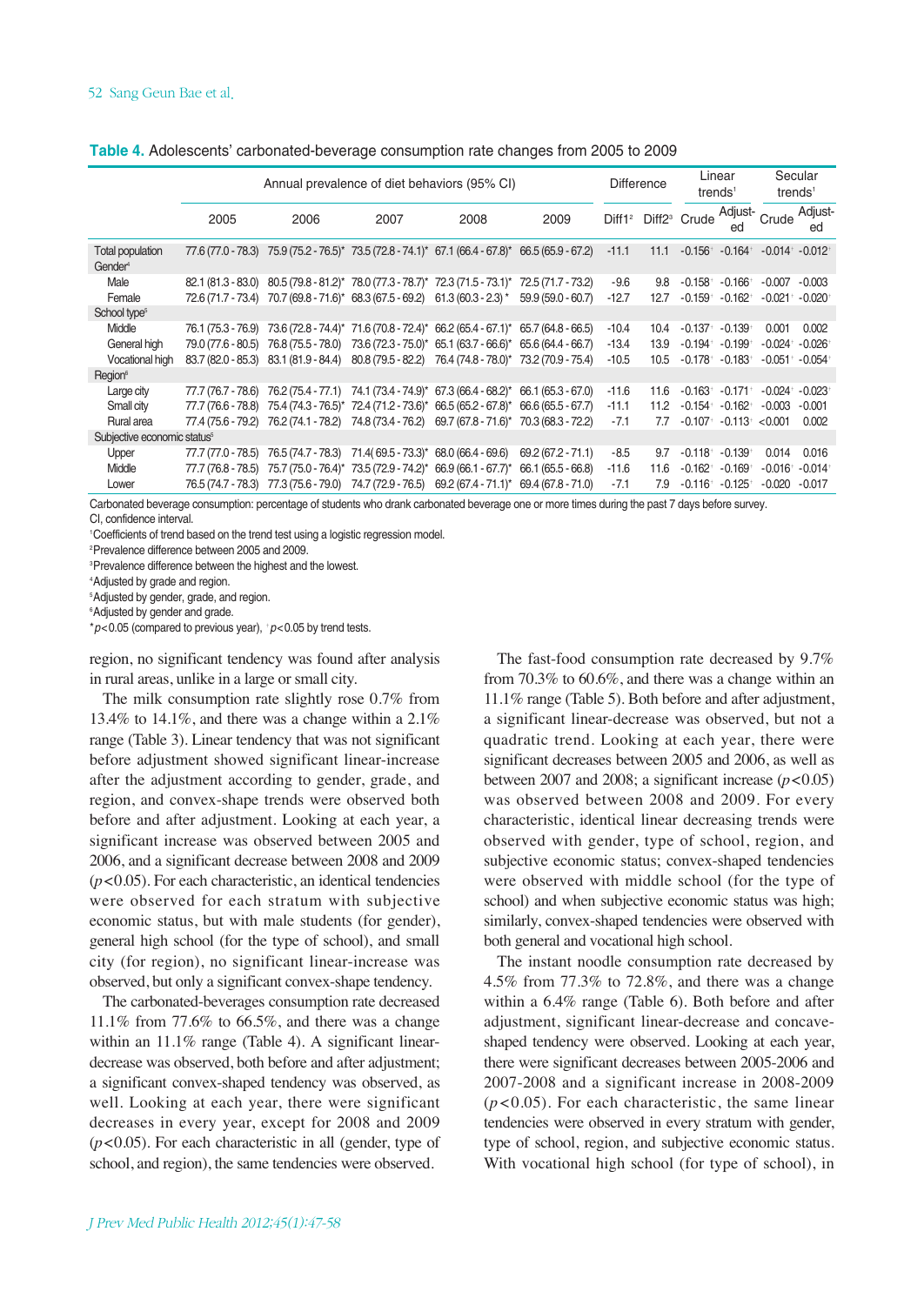#### **Table 5.** Adolescents' fast-food consumption rate changes from 2005 to 2009

|                                                |                     | Annual prevalence of diet behaviors (95% CI)                                  |                                           |                                           |                                                                                             | <b>Difference</b> |      | Linear<br>trends <sup>1</sup>               |                                                           | trends <sup>1</sup>   | Secular       |
|------------------------------------------------|---------------------|-------------------------------------------------------------------------------|-------------------------------------------|-------------------------------------------|---------------------------------------------------------------------------------------------|-------------------|------|---------------------------------------------|-----------------------------------------------------------|-----------------------|---------------|
|                                                | 2005                | 2006                                                                          | 2007                                      | 2008                                      | 2009                                                                                        |                   |      |                                             | Diff1 <sup>2</sup> Diff2 <sup>3</sup> Crude Adjust-<br>ed | Crude                 | Adjust-<br>ed |
| <b>Total population</b><br>Gender <sup>4</sup> | 70.3 (69.7 - 70.9)  |                                                                               | $68.4 (67.8 - 69.1)^*$ 67.4 (66.8 - 67.9) |                                           | $56.1 (55.5 - 56.8)^*$ 60.6 (60.1 - 61.2)*                                                  | $-9.7$            | 14.2 | $-0.140$ <sup>+</sup> $-0.156$ <sup>+</sup> |                                                           | 0.001                 | 0.007         |
| Male                                           | 69.7 (68.9 - 70.6)  | $67.9(67.0 - 68.7)^*$ 66.9 (66.0 - 67.7)                                      |                                           | $55.9(55.0 - 6.8)^{*}$                    | $61.2(60.3 - 62.0)^{*}$                                                                     | $-8.5$            | 13.8 | $-0.127$ <sup>+</sup>                       | $-0.145$ <sup>+</sup>                                     | 0.007                 | 0.013         |
| Female                                         |                     | 71.0 (70.1 - 71.9) 69.1 (68.2 - 70.1)* 68.0 (67.1 - 68.8)                     |                                           |                                           | $56.4 (55.4 - 57.3)^* 60.0 (59.1 - 60.9)^*$                                                 | $-11.0$           | 14.6 | $-0.155$ <sup>+</sup>                       | $-0.168$ <sup>+</sup>                                     | $-0.006$              | $-0.001$      |
| School type <sup>5</sup>                       |                     |                                                                               |                                           |                                           |                                                                                             |                   |      |                                             |                                                           |                       |               |
| Middle                                         | 67.4 (66.7 - 68.2)  |                                                                               |                                           |                                           | $64.1 (63.3 - 64.8)^*$ 62.6 $(61.9 - 63.3)^*$ 51.9 $(51.1 - 52.7)^*$ 56.6 $(55.8 - 57.4)^*$ | $-10.8$           | 15.5 | $-0.143$ <sup>+</sup>                       | $-0.145+$                                                 | $0.020^{+}$           | 0.021         |
| General high                                   | 75.5 (74.4 - 76.6)  | 73.6 (72.4 - 74.8)                                                            | 72.7 (71.7 - 73.6)                        | $60.5(59.5 - 61.6)^*$ 64.5 (63.5 - 65.5)* |                                                                                             | $-11.0$           | 15.0 | $-0.168$ <sup>+</sup>                       | $-0.173$ <sup>+</sup>                                     | $-0.017$ <sup>+</sup> | $-0.015$      |
| Vocational high                                | 74.9 (73.1 - 76.7)  | 73.4 (72.2 - 74.7) 73.0 (71.5 - 74.5) 61.2 (59.6 - 62.8)* 65.5 (63.8 - 67.2)* |                                           |                                           |                                                                                             | $-9.4$            | 13.7 | $-0.151$ †                                  | $-0.155$ <sup>+</sup>                                     | $-0.014$              | $-0.015$      |
| Region <sup>6</sup>                            |                     |                                                                               |                                           |                                           |                                                                                             |                   |      |                                             |                                                           |                       |               |
| Large city                                     | $71.0(70.2 - 71.7)$ | 68.5 (67.7 - 69.2)* 68.1 (67.5 - 68.7)                                        |                                           |                                           | $56.9(56.1 - 57.7)^*$ 60.9 (60.1 - 61.7)*                                                   | $-10.1$           | 14.1 | $-0.141$ <sup>+</sup>                       | $-0.155$ <sup>+</sup>                                     | < 0.001               | < 0.001       |
| Small city                                     | 70.5 (69.5 - 71.5)  | $69.0(67.8 - 70.1)$                                                           | $66.9(65.9 - 68.0)$                       |                                           | $55.3(54.2 - 56.4)^*$ 60.5 (59.6 - 61.4)*                                                   | $-10.0$           | 15.2 | $-0.148$ <sup>+</sup>                       | $-0.165$ <sup>+</sup>                                     | 0.003                 | 0.009         |
| Rural area                                     |                     | $65.6(63.7 - 67.5)$ $65.8(64.2 - 67.3)$                                       | 64.8 (63.4 - 66.3)                        |                                           | 54.4 (52.6 - 56.2)* 58.9 (57.0 - 60.7)*                                                     | $-6.7$            | 11.2 | $-0.105$ <sup>+</sup>                       | $-0.117$ <sup>+</sup>                                     | $-0.006$              | < 0.001       |
| Subjective economic status <sup>5</sup>        |                     |                                                                               |                                           |                                           |                                                                                             |                   |      |                                             |                                                           |                       |               |
| Upper                                          | 71.3 (70.6 - 72.0)  | $66.5(64.6 - 68.4)^*$ 64.6 (62.9 - 66.4)                                      |                                           |                                           | 56.9 (55.1 - 58.6)* 63.7 (61.9 - 65.4)*                                                     | $-7.6$            | 14.4 | $-0.110^{+}$                                | $-0.122$ <sup>+</sup>                                     | 0.048                 | 0.052         |
| Middle                                         | $69.6(68.7 - 70.5)$ | $68.8(68.1 - 69.4)$                                                           | $67.7(67.1 - 68.3)$                       |                                           | $56.2 (55.6 - 56.9)^*$ 60.5 (59.9 - 61.1)*                                                  | $-9.1$            | 13.4 | $-0.146$ <sup>+</sup>                       | $-0.161$ <sup>+</sup>                                     | 0.002                 | 0.004         |
| Lower                                          | $65.0(62.9 - 67.1)$ | 66.1 (64.2 - 68.0)                                                            | 65.1 (63.4 - 66.9)                        | 54.4 (52.5 - 56.2)*                       | $59.3(57.5 - 61.1)^{*}$                                                                     | $-5.7$            | 10.6 | $-0.099$ †                                  | $-0.115+$                                                 | $-0.008$              | $-0.001$      |
|                                                |                     |                                                                               |                                           |                                           |                                                                                             |                   |      |                                             |                                                           |                       |               |

Fast-food consumption: percentage of students who ate fast food (pizza, hamburger, and fried chicken) one or more times during the past 7 days before survey. CI, confidence interval.

1 Coefficients of trend based on the trend test using a logistic regression model.

2 Prevalence difference between 2005 and 2009.

3 Prevalence difference between the highest and the lowest.

4 Adjusted by grade and region.

5 Adjusted by gender, grade, and region.

6 Adjusted by gender and grade.

\**p* <0.05 (compared to previous year), †*p* <0.05 by trend tests.

#### **Table 6.** Adolescents' instant noodle consumption rate changes from 2005 to 2009

|                                                |                                           | Annual prevalence of diet behaviors (95% CI)                                                                                                                       |                                       |                                                                                                                                               |                                                                  |                            | <b>Difference</b> | Linear<br>trends <sup>1</sup>                                           |                                                                         | trends <sup>1</sup>     | Secular                                   |
|------------------------------------------------|-------------------------------------------|--------------------------------------------------------------------------------------------------------------------------------------------------------------------|---------------------------------------|-----------------------------------------------------------------------------------------------------------------------------------------------|------------------------------------------------------------------|----------------------------|-------------------|-------------------------------------------------------------------------|-------------------------------------------------------------------------|-------------------------|-------------------------------------------|
|                                                | 2005                                      | 2006                                                                                                                                                               | 2007                                  | 2008                                                                                                                                          | 2009                                                             |                            |                   | Diff1 <sup>2</sup> Diff2 <sup>3</sup> Crude Adjust- Crude Adjust-       | ed                                                                      |                         | ed                                        |
| <b>Total population</b><br>Gender <sup>4</sup> |                                           | 77.3 (76.7 - 78.0) 72.5 (71.9 - 73.2)* 72.4 (71.7 - 73.0) 70.9 (70.2 - 71.5)* 72.8 (72.2 - 73.5)*                                                                  |                                       |                                                                                                                                               |                                                                  | $-4.5$                     | 6.4               | $-0.050^{+}$                                                            | $-0.046$ <sup>+</sup>                                                   | $0.041$ <sup>+</sup>    | 0.040                                     |
| Male<br>Female                                 | $80.5(79.9 - 81.2)$<br>73.8 (72.8 - 74.8) | 76.5 (75.9 - 77.2)* 76.8 (76.2 - 77.5)<br>$68.0 (67.0 - 68.9)^*$ 67.3 $(66.4 - 68.2)$ 65.3 $(64.4 - 66.2)^*$ 67.5 $(66.6 - 68.4)^*$                                |                                       |                                                                                                                                               | 75.8 (75.1 - 76.5)* 77.6 (77.0 - 78.3)*                          | $-2.9$<br>$-6.3$           | 4.7<br>8.5        | $-0.033$ <sup>+</sup><br>$-0.066$ <sup>+</sup>                          | $-0.032$ <sup>+</sup><br>$-0.059$ <sup>+</sup>                          | 0.039<br>$0.044^{+}$    | 0.039<br>$0.041$ <sup>+</sup>             |
| School type <sup>5</sup>                       |                                           |                                                                                                                                                                    |                                       |                                                                                                                                               |                                                                  |                            |                   |                                                                         |                                                                         |                         |                                           |
| Middle<br>General high<br>Vocational high      | 77.8 (77.0 - 78.5)<br>75.1 (73.6 - 76.6)  | 73.2 (72.4 - 73.9)* 73.9 (73.2 - 74.6)<br>$69.2 (67.9 - 70.5)^*$ 68.3 (66.8 - 69.7)<br>80.6 (78.9 - 82.2) 78.3 (76.4 - 80.1) 77.1 (75.5 - 78.6) 74.7 (73.2 - 76.2) |                                       | 72.8 (72.1 - 73.5)<br>$66.8(65.4 - 68.1)$                                                                                                     | 75.1 (74.4 - 75.8)*<br>$69.0(67.9 - 70.2)$<br>75.3 (73.7 - 76.9) | $-2.7$<br>$-6.1$<br>$-5.3$ | 5.0<br>8.3<br>5.9 | $-0.030^{+}$<br>$-0.056$ <sup>+</sup><br>$-0.077$ <sup>+</sup>          | $-0.030^{+}$<br>$-0.060$ <sup>+</sup><br>$-0.078$ <sup>+</sup>          | 0.045<br>0.042<br>0.01  | $0.046$ <sup>+</sup><br>0.045<br>0.008    |
| Region <sup>6</sup>                            |                                           |                                                                                                                                                                    |                                       |                                                                                                                                               |                                                                  |                            |                   |                                                                         |                                                                         |                         |                                           |
| Large city<br>Small city<br>Rural area         | 77.5 (76.4 - 78.5)<br>78.4 (76.3 - 80.5)  | 77.1 (76.2 - 77.9) 72.4 (71.6 - 73.2)* 72.0 (71.2 - 72.9)<br>71.8 (70.7 - 73.0)* 72.0 (70.8 - 73.1)<br>76.3 (75.0 - 77.6)                                          | 77.5 (76.2 - 78.8) 74.4 (72.1 - 76.6) | 70.6 (69.8 - 71.5)<br>70.7 (69.6 - 71.7)                                                                                                      | 72.4 (71.6 - 73.2)*<br>72.9 (71.8 - 74.0)*<br>76.8 (75.0 - 78.6) | $-4.7$<br>-4.6<br>$-1.6$   | 6.5<br>6.8<br>4.0 | $-0.052$ <sup>+</sup><br>$-0.046$ <sup>+</sup><br>$-0.029$              | $-0.048$ <sup>+</sup><br>$-0.044$ <sup>+</sup><br>$-0.029$ <sup>+</sup> | 0.039<br>0.048<br>0.018 | $0.037$ <sup>+</sup><br>0.047<br>0.019    |
| Subjective economic status <sup>5</sup>        |                                           |                                                                                                                                                                    |                                       |                                                                                                                                               |                                                                  |                            |                   |                                                                         |                                                                         |                         |                                           |
| Upper<br>Middle<br>Lower                       | 76.2 (75.4 - 76.9)<br>78.9 (78.1 - 79.7)  | 68.2 (66.2 - 70.2)*<br>79.6 (77.8 - 81.4) 76.0 (74.4 - 77.7)                                                                                                       | 68.7 (66.8 - 70.5)                    | 67.3 (65.6 - 69.1)<br>72.7 (72.0 - 73.3)* 72.4 (71.7 - 73.1) 71.0 (70.3 - 71.6)* 72.8 (72.2 - 73.5)*<br>75.9 (74.3 - 77.6) 73.2 (71.6 - 74.7) | 70.8 (69.0 - 72.7)<br>75.0 (73.3 - 76.6)                         | $-5.4$<br>$-6.1$<br>-4.6   | 8.9<br>6.5<br>6.4 | $-0.026$ <sup>+</sup><br>$-0.053$ <sup>+</sup><br>$-0.063$ <sup>+</sup> | $-0.027$ <sup>+</sup><br>$-0.048$<br>$-0.062$ <sup>+</sup>              | 0.053<br>0.041<br>0.027 | $0.053+$<br>$0.040$ <sup>+</sup><br>0.027 |

Instant noodle consumption: percentage of students who ate instant noodle one or more times during the past 7 days before survey.

CI, confidence interval.

1 Coefficients of trend based on the trend test using a logistic regression model.

2 Prevalence difference between 2005 and 2009.

3 Prevalence difference between the highest and the lowest.

4 Adjusted by grade and region.

5 Adjusted by gender, grade, and region.

6 Adjusted by gender and grade.

\**p* <0.05 (compared to previous year), †*p* <0.05 by trend tests.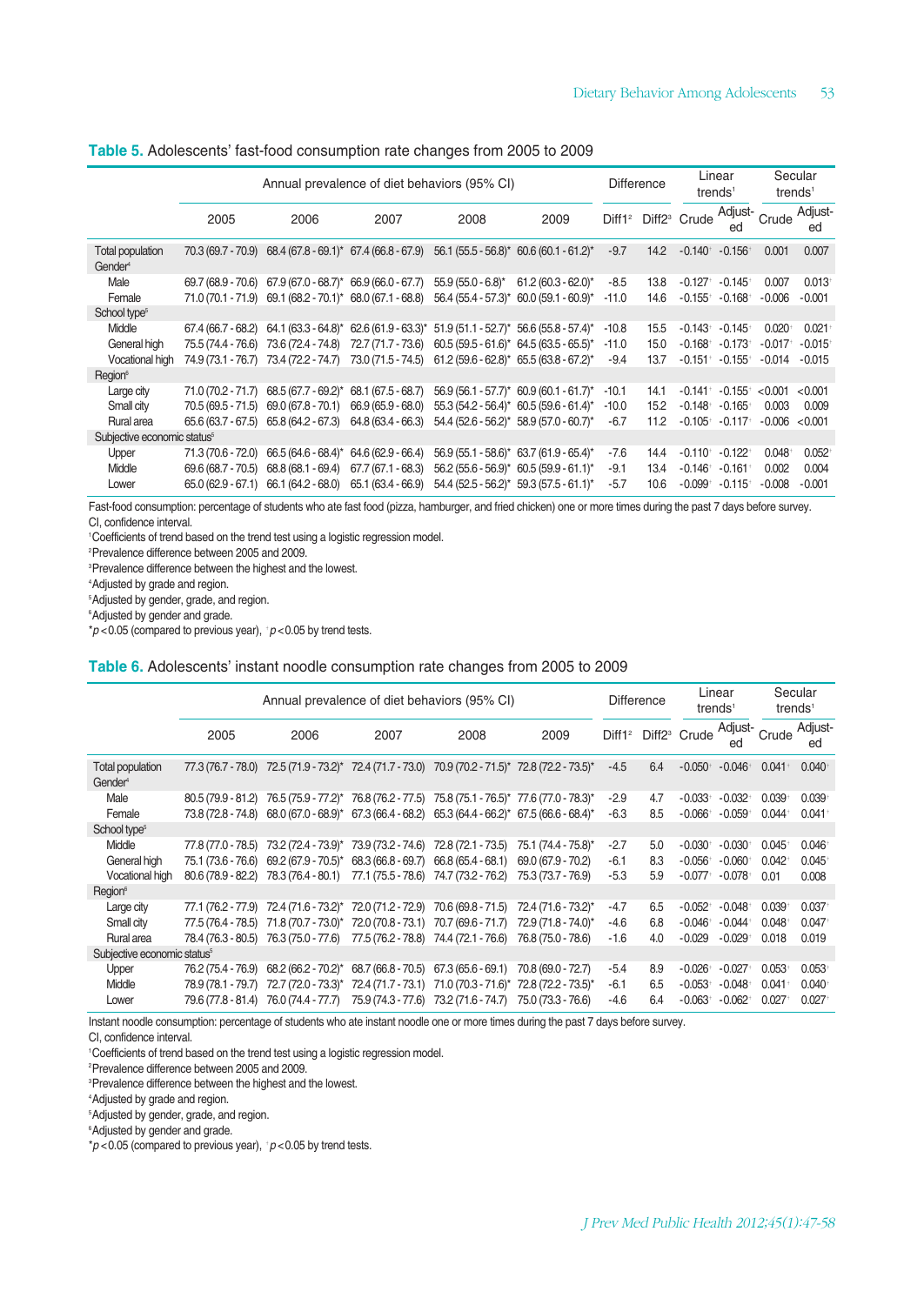| Table 7. Adolescents' confectionary consumption rate changes from 2005 to 2009 |  |  |  |
|--------------------------------------------------------------------------------|--|--|--|
|                                                                                |  |  |  |

|                                                |      | Annual prevalence of diet behaviors (95% CI)                                                          |                    |                                                           |                     |        |     | Linear<br>trends <sup>1</sup>               |                       |           | Secular<br>trends <sup>1</sup> |
|------------------------------------------------|------|-------------------------------------------------------------------------------------------------------|--------------------|-----------------------------------------------------------|---------------------|--------|-----|---------------------------------------------|-----------------------|-----------|--------------------------------|
|                                                | 2005 | 2006                                                                                                  | 2007               | 2008                                                      | 2009                |        |     | Diff1 <sup>2</sup> Diff2 <sup>3</sup> Crude | Adjust-<br>ed         | Crude     | Adjust-<br>ed                  |
| <b>Total population</b><br>Gender <sup>4</sup> |      | 89.1 (88.7 - 89.5) 87.3 (86.8 - 87.7)* 86.5 (86.1 - 87.0) 83.6 (83.2 - 84.1)* 83.9 (83.4 - 84.4)      |                    |                                                           |                     | $-5.2$ | 5.5 | $-0.117$ <sup>+</sup> $-0.126$ <sup>+</sup> |                       | 0.005     | 0.010                          |
| Male                                           |      | 86.8 (86.1 - 87.4) 85.4 (84.8 - 86.0)* 84.0 (83.4 - 84.7)* 80.7 (80.1 - 81.4)* 81.0 (80.2 - 81.7)     |                    |                                                           |                     | $-5.8$ | 6.1 | $-0.119$ <sup>+</sup>                       | $-0.128$ <sup>+</sup> | < 0.001   | 0.005                          |
| Female                                         |      | 91.7 (91.2 - 92.3) 89.4 (88.8 - 90.0)* 89.4 (88.8 - 89.9) 86.9 (86.3 - 87.5)* 87.2 (86.5 - 87.8)      |                    |                                                           |                     | $-4.5$ | 4.8 | $-0.114$ <sup>+</sup>                       | $-0.121$ <sup>+</sup> | 0.012     | 0.018                          |
| School type <sup>5</sup>                       |      |                                                                                                       |                    |                                                           |                     |        |     |                                             |                       |           |                                |
| Middle                                         |      | 88.3 (87.7 - 88.8) 85.4 (84.8 - 86.1)*                                                                | 84.8 (84.2 - 85.3) | $81.4(80.8 - 82.0)^*$ 81.4 (80.6 - 82.2)                  |                     | $-6.9$ | 6.9 | $-0.135+$                                   | $-0.134$ <sup>+</sup> | 0.015     | 0.016                          |
| General high                                   |      | $91.1 (90.3 - 91.9) 90.0 (89.3 - 90.7)$                                                               | 89.0 (88.3 - 89.8) | $86.6(85.9 - 87.4)^*$ 87.2 (86.5 - 87.9)                  |                     | $-3.9$ | 4.5 | $-0.111$ <sup>+</sup>                       | $-0.111$ <sup>+</sup> | 0.001     | 0.001                          |
| Vocational high                                |      | 89.1 (87.7 - 90.5) 87.8 (86.7 - 88.9)                                                                 |                    | 87.1 (86.1 - 88.2) 84.1 (82.7 - 85.8)* 84.2 (82.7 - 85.8) |                     | -4.9   | 5.0 | $-0.115+$                                   | $-0.107$              | $-0.009$  | $-0.015$                       |
| Region <sup>6</sup>                            |      |                                                                                                       |                    |                                                           |                     |        |     |                                             |                       |           |                                |
| Large city                                     |      | 88.1 (87.5 - 88.6) 86.3 (85.7 - 86.9)*                                                                | 85.7 (85.1 - 86.2) | $82.6(82.1 - 83.2)^*$ 82.4 (81.8 - 83.0)                  |                     | $-5.7$ | 5.7 | $-0.118$ <sup>+</sup>                       | $-0.129$ <sup>+</sup> | $-0.004$  | < 0.001                        |
| Small city                                     |      | $89.9(89.2 - 90.7)$ $87.9(87.1 - 88.7)^*$                                                             | 86.9 (86.1 - 87.7) | 84.5 (83.7 - 85.3)* 85.3 (84.4 - 86.3)                    |                     | -4.6   | 5.4 | $-0.108$ <sup>+</sup>                       | $-0.121$ <sup>+</sup> | 0.019     | 0.025                          |
| Rural area                                     |      | $91.8(90.4 - 93.2)$ $90.5(89.5 - 91.4)$ $90.7(89.9 - 91.4)$ $87.6(86.4 - 88.9)^*$ $88.3(87.2 - 89.3)$ |                    |                                                           |                     | $-3.5$ | 4.2 | $-0.107$ <sup>+</sup>                       | $-0.114$ <sup>+</sup> | 0.006     | 0.010                          |
| Subjective economic status <sup>5</sup>        |      |                                                                                                       |                    |                                                           |                     |        |     |                                             |                       |           |                                |
| Upper                                          |      | 88.9 (88.4 - 89.4) 82.6 (81.0 - 84.3)* 81.9 (80.4 - 83.4)                                             |                    | 79.2 (77.8 - 80.7)                                        | $81.2(79.7 - 82.7)$ | $-7.7$ | 9.7 | $-0.071$ <sup>+</sup>                       | $-0.078$ <sup>+</sup> | $0.031 +$ | 0.035                          |
| Middle                                         |      | 89.7 (89.0 - 90.4) 87.7 (87.3 - 88.2)*                                                                | 87.0 (86.5 - 87.4) | 84.1 (83.6 - 84.6)* 84.2 (83.7 - 84.8)                    |                     | $-5.5$ | 5.6 | $-0.123$ <sup>+</sup>                       | $-0.131$ <sup>+</sup> | 0.004     | 0.009                          |
| Lower                                          |      | 87.6 (86.2 - 89.0) 86.9 (85.4 - 88.3)                                                                 | 84.7 (83.1 - 86.2) | $81.6(80.3 - 83.0)^*$ 81.7 (80.2 - 83.1)                  |                     | $-5.9$ | 6.0 | $-0.130^{+}$                                | $-0.133^{+}$          | $-0.004$  | < 0.001                        |
|                                                |      |                                                                                                       |                    |                                                           |                     |        |     |                                             |                       |           |                                |

Confectionary consumption: percentage of students who ate confectionary one or more times during the past 7 days before survey. CI, confidence interval.

1 Coefficients of trend based on the trend test using a logistic regression model.

2 Prevalence difference between 2005 and 2009.

3 Prevalence difference between the highest and the lowest.

4 Adjusted by grade and region.

5 Adjusted by gender, grade, and region.

6 Adjusted by gender and grade.

\**p* <0.05 (compared to previous year), †*p* <0.05 by trend tests.

every stratum except for rural area (for region), concaveshaped tendencies were also observed.

The confectionary consumption rate decreased 5.2% from 89.1% to 83.9%, and there was a change within the 5.5% range (Table 7). Both before and after adjustment, a significant linear-decrease was observed; however, no quadratic trend was observed. Looking at each year, between 2005-2006, and 2007-2008, significant decreases were observed  $(p<0.05)$ . For every characteristic, identical decreasing trends were observed in every stratum with female students (for gender), middle school (for type of school), and small city (for region), and a significant concave-shaped tendency was observed with high subjective economic status.

### **DISCUSSION**

Commencing in 2005, we observed secular trends in adolescents' dietary behavior for 5 years. In every index, significant linear changes have been observed, and quadratic trends were also observed in some indices. The size of the linear slope was closely related to a total change amount or fluctuation range. In other words, for the carbonated-beverages consumption rate or fast-food consumption rate, whose total change amount or fluctuation range was the highest, there was a linear tendency with a big slope; the milk or vegetable consumption rates, which were rather low, showed a linear tendency with a low slope. In the case of milk consumption especially, the linear tendency lost its significance in some strata, but convex-shape tendencies were observed in every stratum. On the other hand, with the vegetable consumption rate, no quadratic tendency was observed.

When considering the directions of change, in general, every index, excluding the fruit consumption rate, changed in the desirable direction. The fruit consumption rate showed a linear decreasing tendency over 5 years, but when carefully observed, it increased 2.0% from 2005 to 2008 and rapidly decreased 9.9% between 2008 and 2009. With 2008 as a starting point, direction changed from an increase to a decrease, and in reality, a significant convex-shaped tendency was observed. What one needs to pay attention to is that these undesirable directional changes were also observed in other dietary behavior indices, although there might be a difference in the degree of change. The common undesirable changes between 2008 and 2009 may be the effects of dietary behavior being altered or an error in the surveying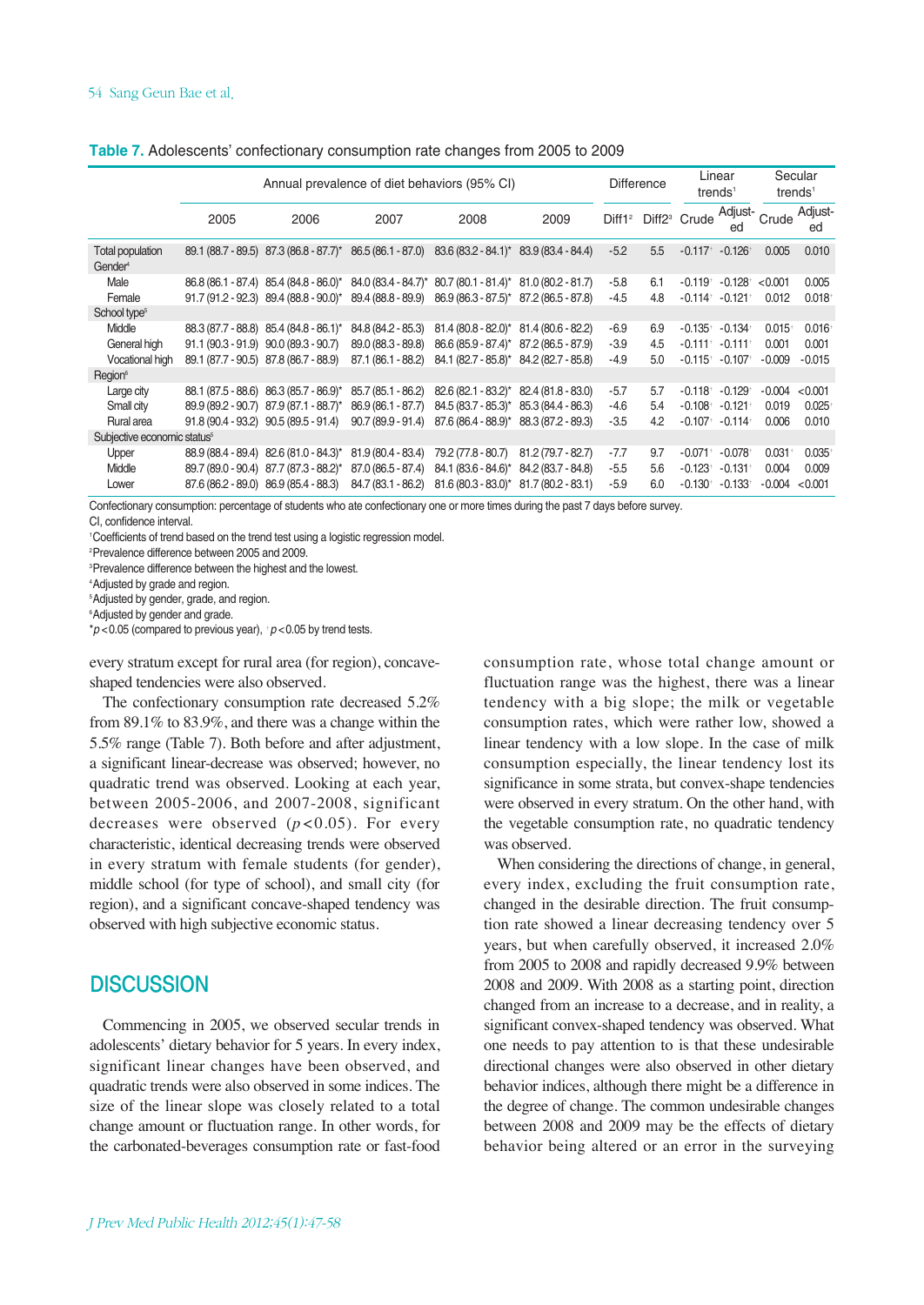process. However, considering the fact that KYRBWS used a sampling method that ensures representativeness, in which data validity and reliability are qualified, the possibility of sampling or non-sampling error would be somewhat low [23,27,28]. On the other hand, the causes for the worsening of the adolescents' dietary behavior could be found in external factors. Above all, the reasons could come from deterioration in the economic environment, in general, or aggravated social inequality. According to previous studies [29], low socioeconomic level is highly related to inappropriate dietary behavior, and the global economic crisis [30] that occurred after the second half of 2008 might have caused a negative effect on adolescents' dietary behavior. In addition, considering the fact that the Gini inequality index for market income (an index that reflects inequality of actual income) rose to 0.298 in 2005, 0.319 in 2008, peaked at 0.320 in 2009, and then decreased to 0.315 in 2010, the fact that Korea's social inequality became rather aggravated between 2008 and 2010 also supports this hypothesis [31]. Whether the deterioration of the dietary behavior observed during this period is a temporary phenomenon due to external causes, or will continue to worsen, is uncertain; thus, continuous monitoring and establishment of adequate countermeasures are required.

During the past 10 years, in Korea, various governmentled comprehensive plans have been established with the purpose of improving adolescents' dietary behavior. These comprehensive plans include the Korean Health Plan 2010; the National Obesity Prevention Program; the Five-year Policy for Children and Adolescents (2008-2012), led by MOHW; the Students' Health Promotion Plan (2007-2011); the Comprehensive Measures for School Meal (2007-2011), led by MEST; the Children's Food Safety Management(2007-), led by the Korea Food and Drug Administration; and the Children's Health Plan (2007), led by the Advisory Commission of President Sustaining Advancement [15]. These plans include many policies; however, there have been criticisms of the plans' lack of coordination and/or control processes, which lead to a lack of consistency and redundancy issues; in addition, there are plans, such as the National Obesity Prevention Programs, that have not yet been promoted [15].

Based on these government-led comprehensive plans, and according to the approach method of policies which have been pushed ahead until the present, these plans can be classified as four categories; individual's behavior improvement policy, family environment improvement policies, school environment improvement policies, and community environment improvement policies [4,7]. As a result, nutrition education, nutrition counseling, and obesity prevention programs are categorized as "individual behavior improvement policies," even if they are carried out by the school and have as their direct purpose the improvement of one's dietary behavior. Such actions as nutritional labeling of school meals, and the prohibition of the sale of carbonated-beverages, which are carried out by the school, are categorized as the school's "internal environment improvement policies," due to the fact that their purpose is to establish friendly environments that help students attain desirable dietary behavior, rather than direct improvement of the students' dietary behavior. Aside from that, designating a Green Food Zone, quality certification of children's favorite foods, designating children health-friendly companies, prohibition of the sales of emotion-impediment food, a nutrition signal light marking system, and restrictions of advertisement on high-calorie/lownutrition food, have a purpose of constructing a friendly environment; thus, they were categorized as "community environment improvement policies," but there were no policies related to family environment improvement policies. Out of many community environment improvement policies, such policies as prohibition of emotionimpediment food, a nutrition signal light marking system, and restrictions of advertisements on highcalorie/low-nutrition food were performed after 2010; thus, they were excluded from the analysis [32,33].

Nutrition education and/or nutrition counseling, whose purpose is the direct improvement of adolescents' dietary behavior, commenced during the second half of 1990 at some public health centers; after the second half of 2000, almost all the public health centers started to promote the activities. However, these businesses, led by public health centers, are being operated in a limited manner and are targeting few schools within the region; additionally, these programs were neither greatly expanded, nor markedly reduced during the period 2005- 2009 [15]. Separate from these programs, in July 2006, the MEST pushed ahead distribution of a nutrition teacher and the implementation of a nutrition counselor, according to an amendment to the School Meal Act; in September 2006, an obesity prevention program was disseminated; in February 2007, the management of this program was mandated. However, from 2006-2007 (the year in which nutrition education and/or counseling might have quantitatively increased through the obesity prevention program), data showed that adolescents' consumption of fruits, vegetables, and milk rather decreased, and the consumption of fast-food, instant noodles, and confectionary slightly (but not signifi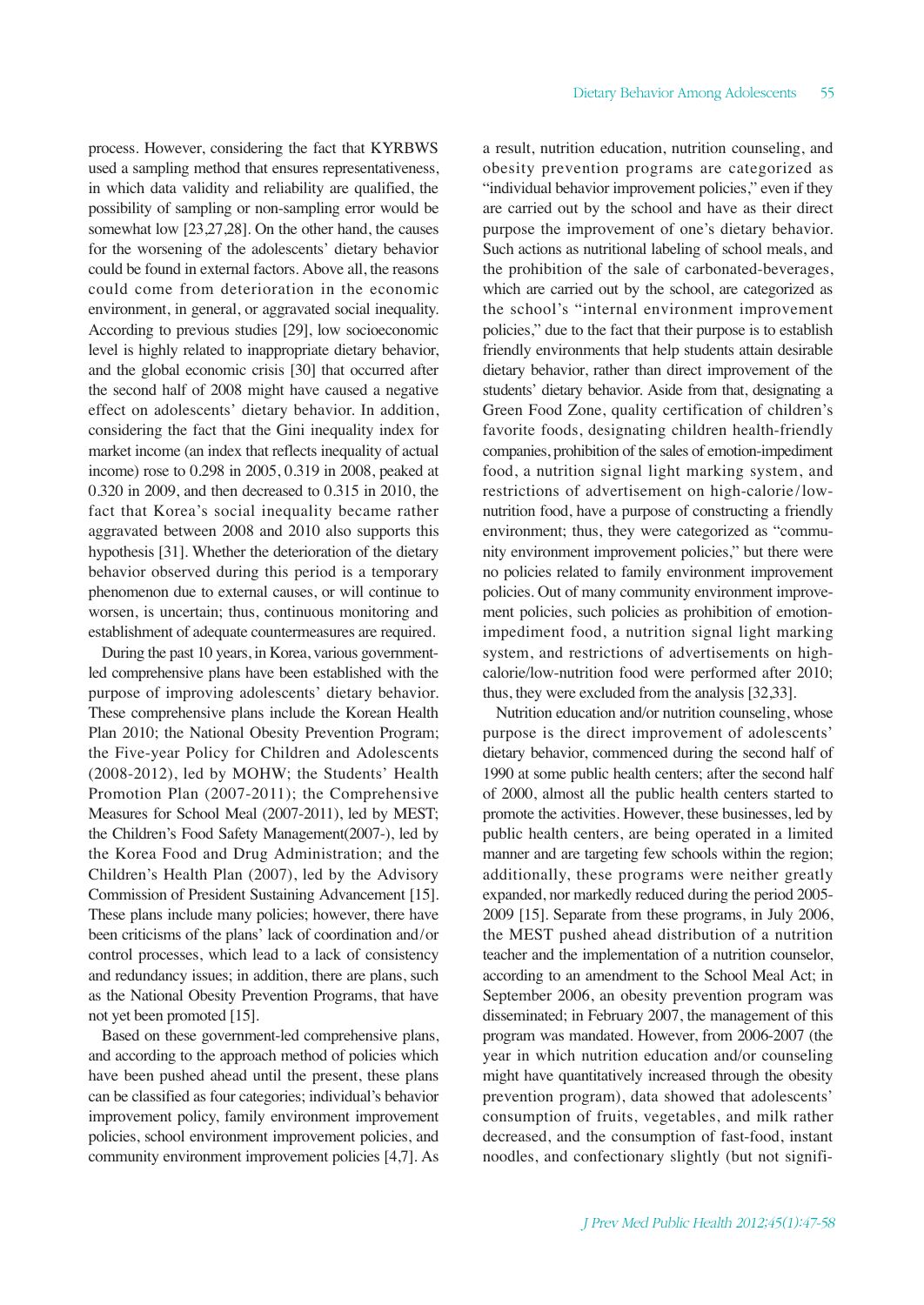cantly) decreased. From this result, it could be seen that the effect of the program carried out by MEST did not demonstrate a marked success during 2006-2007. However, although it is difficult to distinguish and compare the effect of the ban on carbonated-beverages in schools, or the nutritional labeling of school meals, which were carried out after 2007, it is assumed that the obesity prevention programs could have had some effect on the improvement of dietary behavior observed from 2007-2008.

From our study, the reason it is difficult to confirm the effect of nutrition education or counseling, which are known to be the most effective methods for the improvement of an individual's dietary behavior [34], is twofold. First, the applicable range of the policies is limited. In general, nutrition counseling is performed individually, so it is difficult to be put into effect throughout the student population in a short period of time; importantly, if the counseling is carried out as a part of an obesity program, the targets are limited to a high-risk group, not the entire student. Thus, the proportion of the students who received nutrition education or nutrition counseling was very small, which could have diluted the effect. Second, the difficulty in confirming the effect of nutrition education or counseling may be due to the lack of continuity of the two activities. In previous studies that assessed these effects, a well-planned series of nutrition education or counseling programs were implemented [5]; however, in schools, because of a limitation of manpower, time, and cost, the programs were unable to be applied as designed and were conducted only once. In foreign countries, there is criticism that education and counseling carried out to improve an individual's behavior directly are not effective (despite its ultimate positive effects), because of the high cost and limitation of applicable subjects [6,8], and interest in policies that improve the environment, especially the school environment, has increased [4,9,10].

The effects of such policies as nutritional labeling of school meals, or a ban on carbonated-beverages in schools for improving the eating lifestyle inside schools for healthy dietary behavior, are as mentioned below. Nutritional labeling of school meals, starting with the pilot project in September 2007, was mandatory in every school by 2008. Between 2007 and 2008, the fruit and vegetable consumption rates significantly increased, but the carbonated-beverage, fast-food, instant noodle, and confectionary consumption rate significantly decreased. In March 2006, a ban on carbonated-beverages in the schools was recommended and fully enforced in February 2007. For this reason, it was reported that, according to an investigation led by MEST, the ban rate rose from 52.5% in May 2006, to 84.2% in October 2006, to 99.8% in August 2007 [27]. This policy was implemented because ingestion of carbonated-beverages can be the reason for children-adolescence weight gain and obesity [35]. Actually, in California, USA, the restriction of sales of carbonated-beverages in school is effective in restraining child obesity. In contrast, other studies reported that its effects couldn't be observed in other regions [36]. According to an analysis in our study, the carbonated-beverages consumption rate over the last 5 years significantly decreased, in general, indicating that the ban of the sale of carbonated-beverages was effective. In particular, from 2005 to 2006, that is, before and after the ban was recommended as an appropriate step, between 2006 and 2007, that is, before and after it was mandated, and between 2007 and 2008, that is, before and after it was implemented in almost all schools, significant decreases were observed. However, from 2008 to 2009, a decreasing trend was observed. It is difficult to judge whether this decreasing phenomenon was temporary, or whether its effect will be limited in the future. It appears as if more data must be accumulated in the future to arrive at a solid trend.

The Green Food Zone, although it is not a schoolbased policy, is used for building a friendly environment for desirable dietary behavior on the community level. The Green Food Zone is a system that targets schools from elementary school to high school, with a designated region within 200 m from the border of each school, in order to construct a safe and sanitary food sales environment for young people through a concentrated management program. Managed by supervisors, inside the Green Food Zone, sales of emotional-hindrance and low-quality food for children is banned [26]. This policy started as pilot project in 12 schools in March 2007; after which, it expanded to 54 schools in 2008; and was then fully implemented in March 2009. Out of 9053 schools as targets, 8051 regions were selected and managed by December 2009 [37]. In order to estimate the effect of this policy, excluding the pilot period that was limited to nearby elementary schools, when looking at the changes of dietary behavior before and after March 2009, which was the time period that the policy was pushed ahead to overall enforcement, it showed that fruit and vegetable consumption rates significantly decreased, and fast-food and instant noodle consumption rates increased; therefore, the results were less than stellar. This phenomenon may be explained by low effectiveness,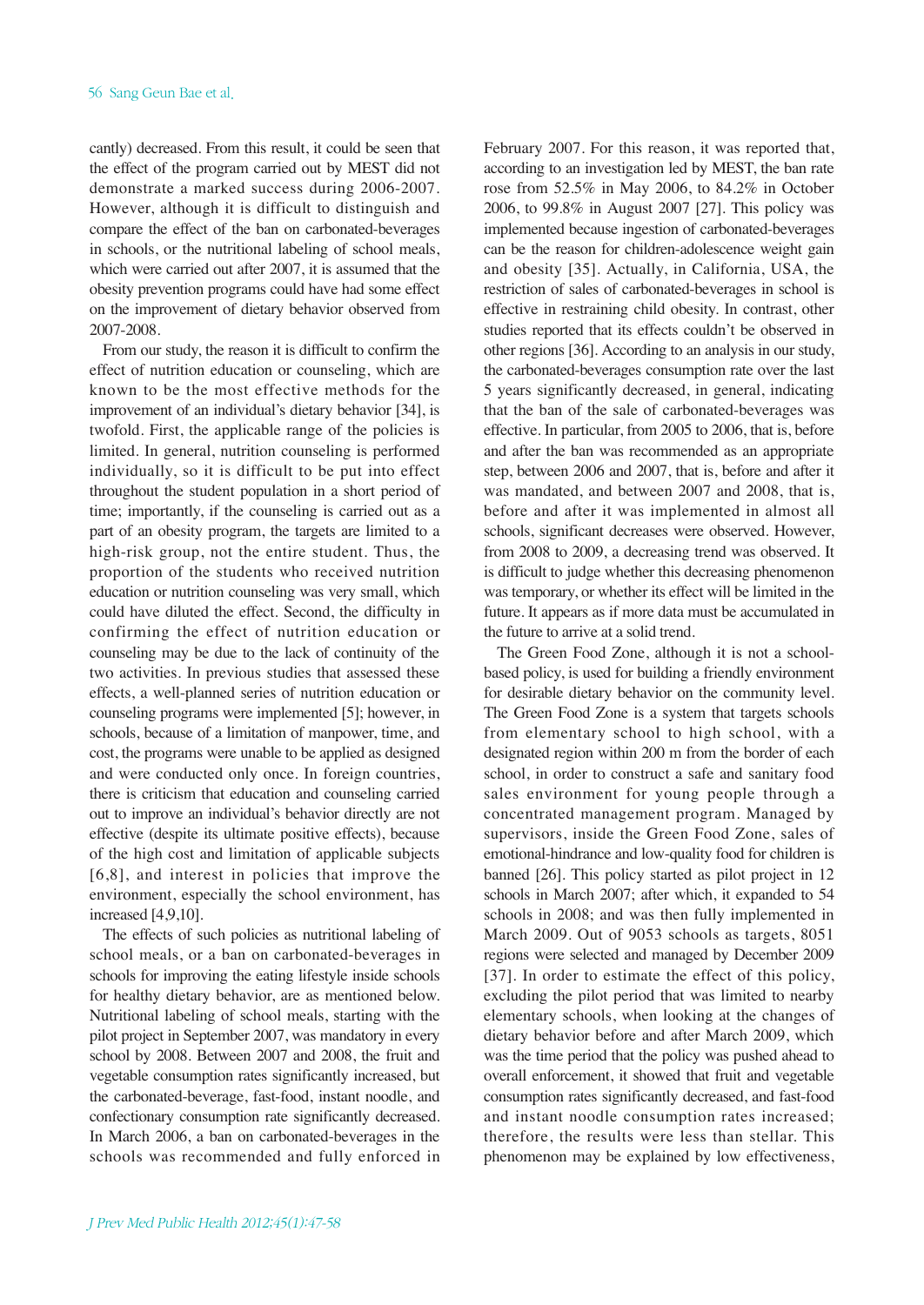because the Green Food Zones are not working in a practical manner. These policies, during the pilot period, were carried out targeting a limited number of schools; in September 2009, six months after the policies were fully implemented and the fifth yearly KYRBWS investigation was conducted, it was assumed that not enough time had elapsed since the actual system was executed. In addition, the ban on the sale of food outside school is directly related to the profit of nearby storekeepers; thus, it is possible that an actual ban on sales of food outside school may not have occurred. In reality, a survey carried out by the Council of Consumer Organization, children's emotional-hindrance food, or unsanitary food was still being sold, and there was a report that 56.3% of the stores at the designated regions did not know the actual facts [38]. Second, it might be because of external factors, such as the economic crisis that started in the second half of 2008. Despite all the speculation, it may not be fair to conclude that the Green Food Zone policy has failed just from these results, so there may be a need to re-evaluate the program after sufficient time has passed for the program to render sound performance data.

Our study has some limitations. First, this study analyzed data over 5 years, which was a rather short time period to grasp the secular trends; because of this, even on the methodological side, we considered only linear and quadratic tendencies, but couldn't consider cubic or quartic trends for a fluctuation aspect. Second, in terms of grasping the effect of the policies, it was unclear in judging whether a specific policy had an effect on each individual that was targeted for analysis. Thus, its effects were only able to be grasped and understood in a limited manner; when the policies were simultaneously pushed ahead, it was unable to distinguish which effect belonged to which policy. Third, we couldn't control the effect of various external factors that might have effects on a change in dietary behavior, such as family, economy, and structure of food provisions. According to the ecological model, a health behavior model, many macro-level factors, such as politics, economy, and culture, were involved in complicated ways; they have mutually close relevance, and have an effect on dietary behavior [7]. However, it is known that these environmental factors have a limitation in that they are not able to specify the interaction with the effects. In other words, understanding how far the particular environmental factor has an effect, and understanding how it interacts with other factors, is particularly difficult [7]. Thus, it was not possible to restrict the effects of environmental factors. Lastly, by excluding the 3rdstudents in high school from KYRBWS in 2005, the possibility of selection bias increased. Considering previous studies that showed inappropriate dietary behavior as adolescents grew older [32], the results of 2005 present the possibility of being distorted to a more desirable direction than reality, which could work toward decreasing the changes of desirable direction in observing secular trends. Despite that, almost all dietary behavior significantly changed in a desirable direction, and we are able to confirm the effect of the ban on carbonated beverages that was carried out between 2005 and 2006. In addition, after excluding the 3rd grade high school students in the analysis, identical results were observed; thus, it is judged that an intervention of selection bias did not have much effect on the conclusion of the research.

Despite these limitations, this study is worthwhile because it is the first one, to our knowledge, that analyzed secular trends of the adolescents' dietary behavior using representative data, and evaluated the effects of a government nutrition policy using the ITS method.

According to this study, nutrition education and/or nutrition counseling, whose range of application was limited, had a relatively small effect on improving dietary behavior of adolescents, even if their effects were certified through the previous studies. On the other hand, although there has been a debate, policies for environment improvement, such as nutritional labeling of school meals, and a ban on carbonated-beverages, appear more effective. School-based policies (a ban on carbonatedbeverages in the schools) especially demonstrated that one can not only secure forcibleness and effectiveness rather easily, compared to other communities, but by shutting off opportunities for the students to be exposed to an undesirable environment, the policies were able to naturally induce changes in dietary behavior and support, so that long-lasting changes could be realizedhence the reason for the measures being so effective [9,10]. Meanwhile, because not enough time has passed since the overall enforcement of the Green Food Zone concept, it appears as if additional future assessment is required. Taking into account the fact that there exists an economic conflict with near-the-zone merchants, coupled with its operation not being generally known to stakeholders, there should be active advertisement, as well as an effort to secure its effectiveness through more strict supervision.

To conclude, the policy for the environment improvement was more effective than the policies for direct individual behavior improvement, in terms of improvement of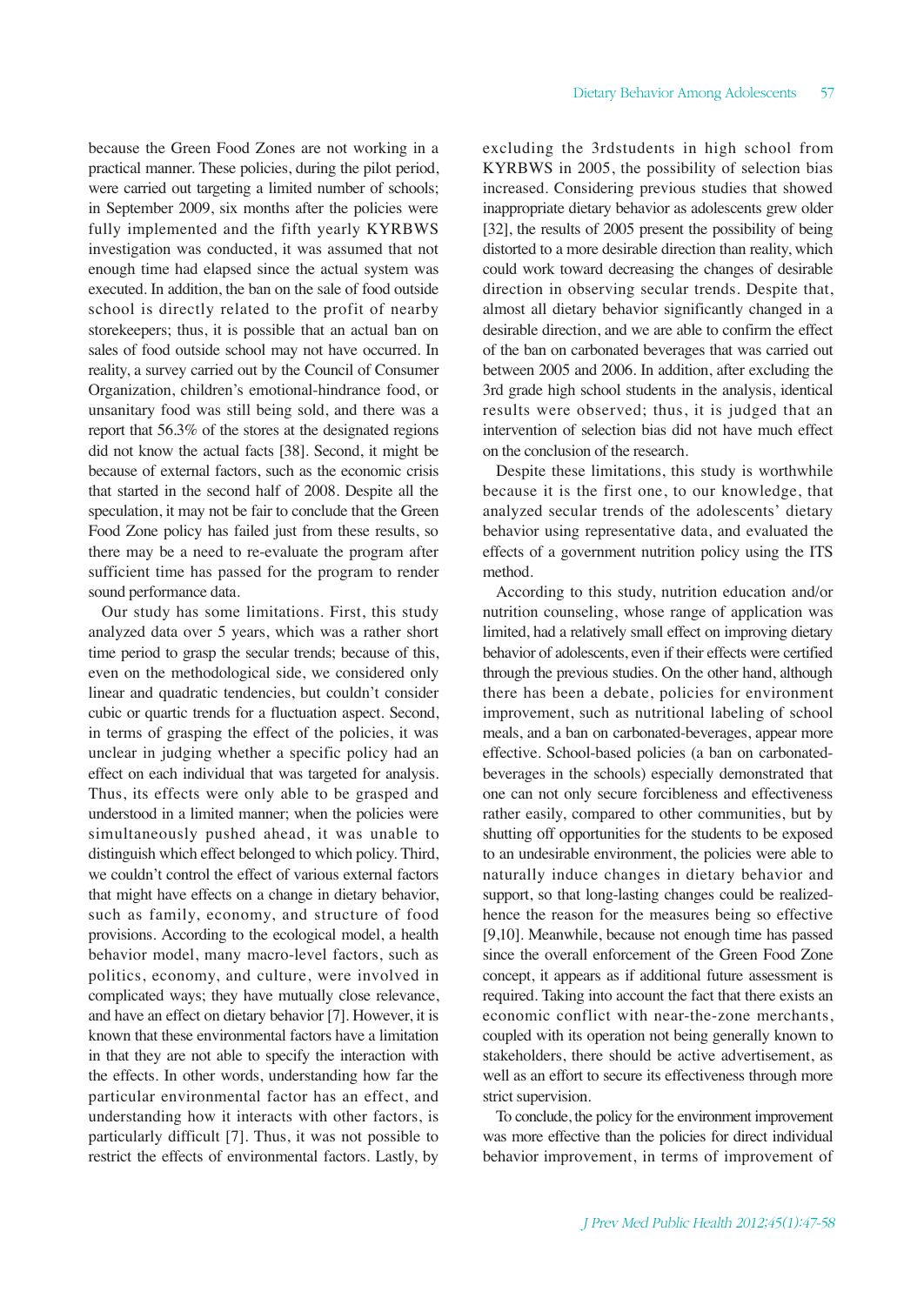#### 58 Sang Geun Bae et al.

adolescents' dietary behavior, and the more forcibleness and effectiveness, the better. For improvement of Korean adolescents' dietary behavior, policies for environment improvement that are forcible and effective need to be implemented for building a friendly environment centered around schools, and in keeping with the aforementioned aspects, practice and assessment of policies, based on continuous monitoring of the longand short-term effects, will be necessary.

# CONFLICT OF INTEREST

The authors have no conflicts of interest with the material presented in this paper.

## **REFERENCES**

- 1. Lytle LA, Kubik MY. Nutritional issues for adolescents. Best Pract Res Clin Endocrinol Metab 2003;17(2):177-189.
- 2. Kelder SH, Perry CL, Klepp KI, Lytle LL. Longitudinal tracking of adolescent smoking, physical activity, and food choice behaviors. Am J Public Health 1994;84(7):1121- 1126.
- 3. Rees JM. The overall impact of recently developed foods on the dietary habits of adolescents. J Adolesc Health 1992; 13(5):389-391.
- 4. Larson N, Story M. A review of environmental influences on food choices. Ann Behav Med 2009;38 Suppl 1:S56- S73.
- 5. World Health Organization. Food and nutrition policy for schools: a tool for the development of school nutrition [cited 2012 Jan 10]. Available from: http://www.schoolsforhealth. eu/upload/WHO\_tool\_development\_nutrition\_program.pdf.
- 6. Koplan JP, Liverman CT, Kraak VI; Committee on Prevention of Obesity in Children and Youth. Preventing childhood obesity: health in the balance: executive summary. J Am Diet Assoc 2005;105:131-138.
- 7. Sallis J, Owen N. Ecological models of health behavior. In: Glanz K, Rimer B, Lewis F, editors. Health behavior and health education: theory, research, and practice. San Francisco: Jossey-Bass; 2002, p. 462-484.
- 8. Kim HR. Obssity prevention strategise for children in secerected developed countries and its implication. Health Welf Poilcy Forum 2009;148:127-137 (Korean).
- 9. Devi A, Surender R, Rayner M. Improving the food environment in UK schools: policy opportunities and challenges. J Public Health Policy 2010;31(2):212-226.
- 10. Van Cauwenberghe E, Maes L, Spittaels H, van Lenthe FJ, Brug J, Oppert JM, et al. Effectiveness of school-based interventions in Europe to promote healthy nutrition in children and adolescents: systematic review of published and 'grey' literature. Br J Nutr 2010;103(6):781-797.
- 11. Nelson M, Lowes K, Hwang V; members of the Nutrition Group, School Meals Review Panel, Department for Education and Skills. The contribution of school meals to food consumption and nutrient intakes of young people aged 4-18 years in England. Public Health Nutr 2007; 10(7):652-662.
- 12. French SA, Story M, Fulkerson JA, Gerlach AF. Food environment in secondary schools: a la carte, vending machines, and food policies and practices. Am J Public Health 2003;93(7):1161-1167.
- 13. Bellis DA; US General Accounting Office. School Meals Programs: competitive foods are widely available and generate substantial revenue for schools. GAO-05-563. Washington, DC: US General Accounting Office; 2005, p. 5-7.
- 14. Stallings VA, Yaktine AL; US Institute of Medicine. Nutrition standards for foods in schools: leading the way toward healthier youth. Washington, DC: National Academies Press; 2007, p. 257-260.
- 15. HR Kim. Future directions and strategies of the obesity prevention policies and programs. Health Welf Policy Forum 2011;173:41-54.
- 16. Hyon SM, Kim JW. Improvement of dietary attitudes of elementary students by nutrition labeling education. Korean J Community Nutr 2007;12(2):168-177 (Korean).
- 17. Chang SO, Lee O, Lee KS. Intake of processed foods and the effects of nutrition label education in 5th grade children. J Korean Diet Assoc 2008;14(2):166-175 (Korean).
- 18. Ranson MK, Sinha T, Morris SS, Mills AJ. CRTs--cluster randomized trials or "courting real troubles": challenges of running a CRT in rural Gujarat, India. Can J Public Health 2006;97(1):72-75.
- 19. Cochrane Effective Practice and Organisation of Care Group. Study designs accepted for inclusion in EPOC reviews [cited 2012 Jan 10]. Available from: http://epoc. cochrane.org/sites/epoc.cochrane.org/files/uploads/2003% 20Mar%20EPOC%20Newsletter.pdf.
- 20. Park EJ, Koh HK, Kwon JW, Suh MK, Kim H, Cho SI. Secular trends in adult male smoking from 1992 to 2006 in South Korea: age-specific changes with evolving tobaccocontrol policies. Public Health 2009;123(10):657-664.
- 21. Van Driel ML, Vander Stichele R, Elseviers M, De Sutter A, De Maeseneer J, Christiaens T. Effects of an evidence report and policies lifting reimbursement restrictions for acid suppressants: analysis of the Belgian national database. Pharmacoepidemiol Drug Saf 2008;17(11): 1113-1122.
- 22. Chan SS, Wong DC, Fong DY, Leung AY, Mak YW, Lam DO, et al. Short-term impact of new smoke-free legislation on the utilization of a quitline in Hong Kong. Nicotine Tob Res 2009;11(4):356-361.
- 23. Korea Centers for Disease Control and Prevention. Reports on the Korea Youth Risk Behavior Web-based Survey 2009. Seoul: Ministry of Health and Welfare; 2010, p. 1-